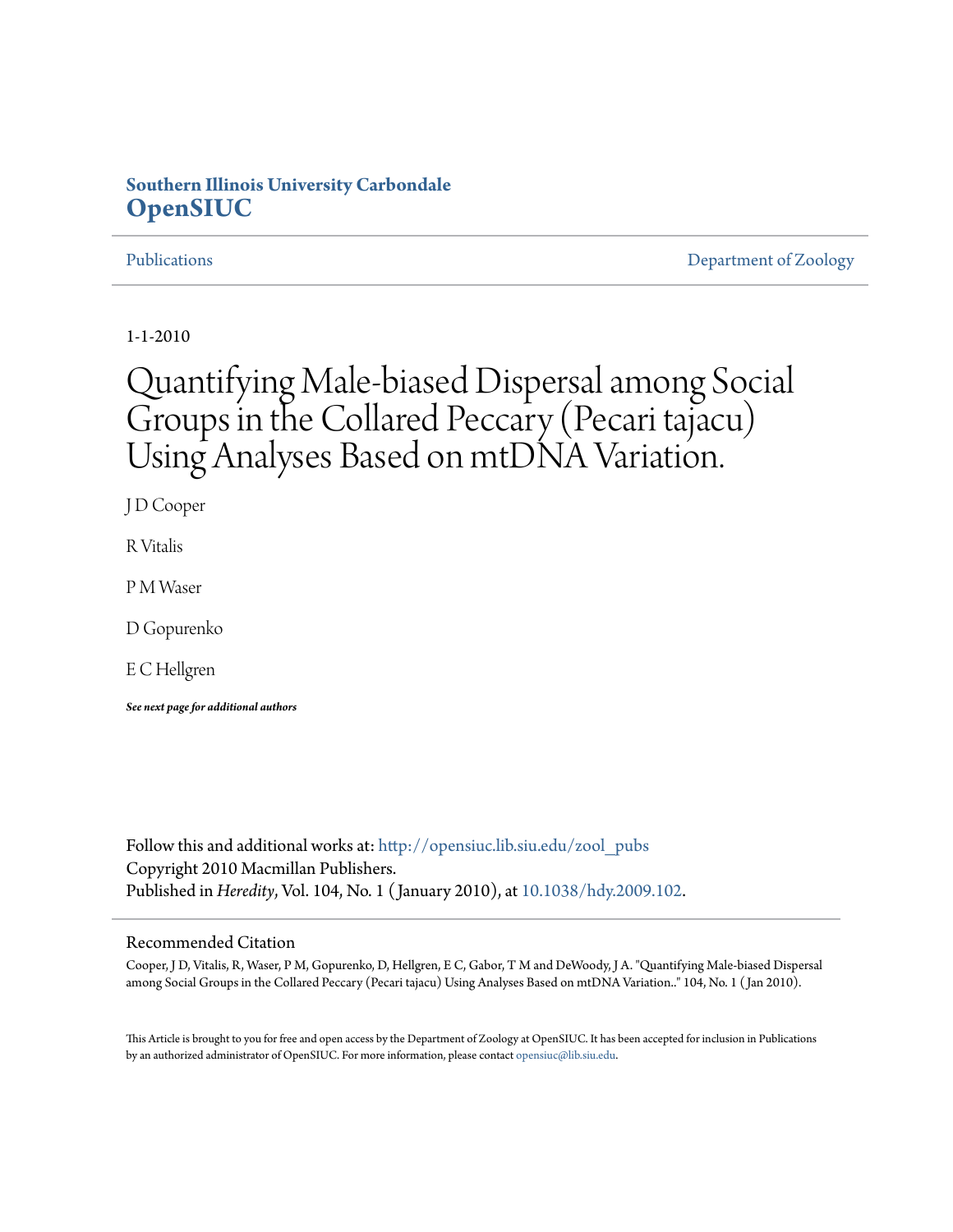#### **Authors**

J D Cooper, R Vitalis, P M Waser, D Gopurenko, E C Hellgren, T M Gabor, and J A DeWoody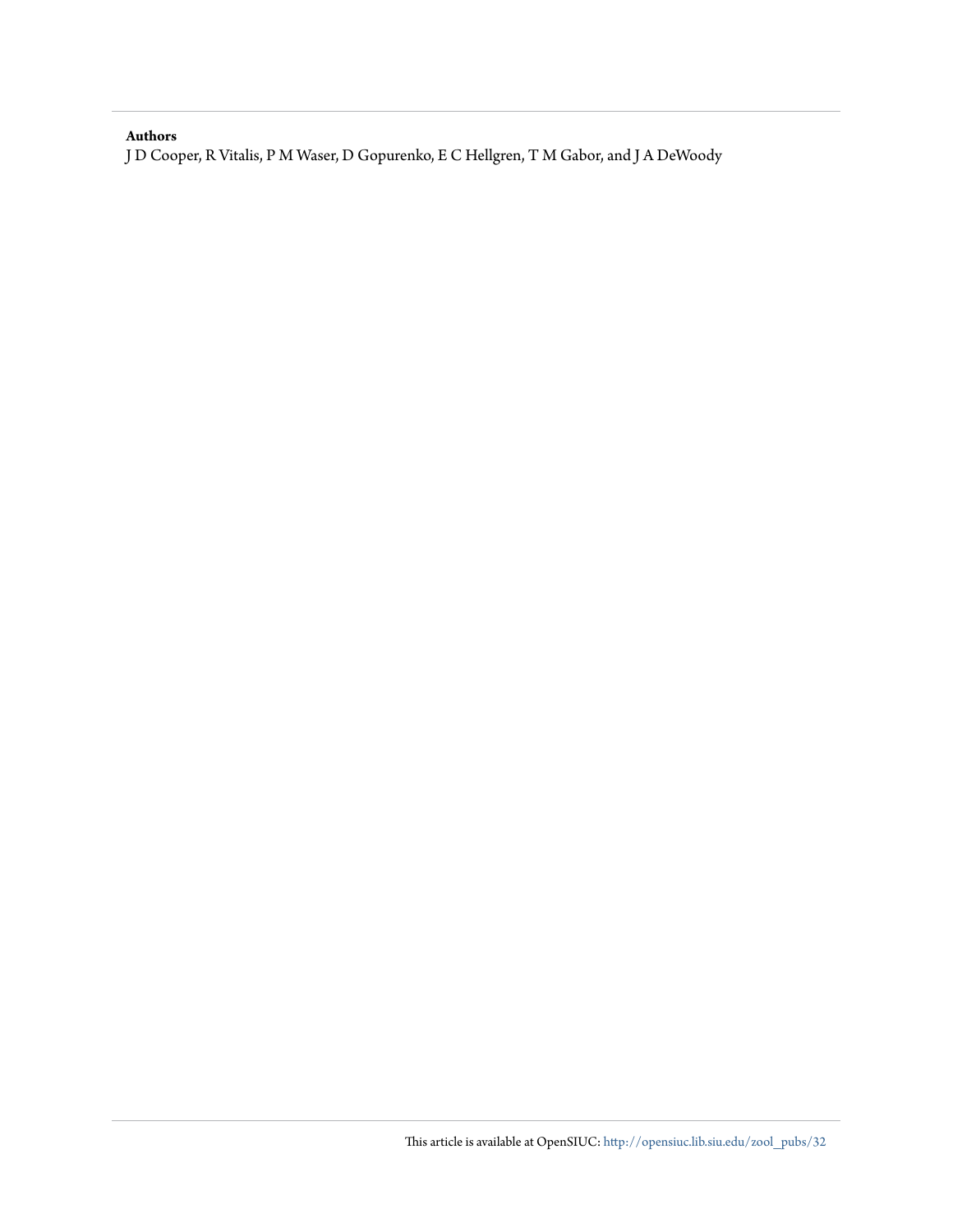- 1 **Quantifying male-biased dispersal among social groups in the collared peccary (***Pecari*  2 *tajacu)* **using analyses based on mtDNA variation**
- 3
- 4 J.D. Cooper<sup>1</sup>, R. Vitalis<sup>2</sup>, P.M. Waser<sup>1</sup>, D. Gopurenko<sup>3</sup>, E.C. Hellgren<sup>4</sup>, T.M. Gabor<sup>5</sup>, J.A.

 $DeWoodv<sup>6</sup>$ 5

- 6 <sup>1</sup>Biological Sciences, Purdue University, West Lafayette, IN, 47907, USA, (765) 494-8129,
- 7 pwaser@bilbo.bio.purdue.edu;
- 8 <sup>2</sup>Muséum National d'Histoire Naturelle Centre National de la Recherche Scientifique UMR
- 9 7206 Université Paris 7, Éco-Anthropologie et Ethnobiologie, Musée de l'Homme, 17 place du
- 10 Trocadéro, 75116 Paris, France; +33 1 44057268, vitalis@mnhn.fr;
- <sup>3</sup>NSW Dept. Primary Industries, Wagga Wagga Agricultural Institute, Wagga Wagga, NSW 2650,
- 12 AUSTRALIA, +011 (61 2) 6938-1946, david.gopurenko@dpi.nsw.gov.au
- <sup>4</sup> Cooperative Wildlife Research Laboratory, Department of Zoology, Southern Illinois
- 14 University, Carbondale, IL, 62901, USA, (618) 453-6941, hellgren@siu.edu;
- <sup>5</sup>Biology, TRF # 265E, Northland Community & Technical College, 1101 Hwy One East, Thief
- 16 River Falls, MN 56701, (218) 683-8730, tim.gabor@northlandcollege.edu;
- <sup>6</sup>Forestry and Natural Resources, Purdue University, West Lafayette, IN, 47907, USA, (765) 496-
- 18 6109, dewoody@purdue.edu
- 19 Corresponding author: J. Andrew DeWoody

20 dewoody@purdue.edu; (765) 496-6109; fax: (765) 496-2422

- 21 Keywords: F-statistics, hierarchical analyses, mitochondrial DNA, philopatry, population
- 22 genetics, sex-biased dispersal
- 23 Running head: Genetic detection of sex-biased dispersal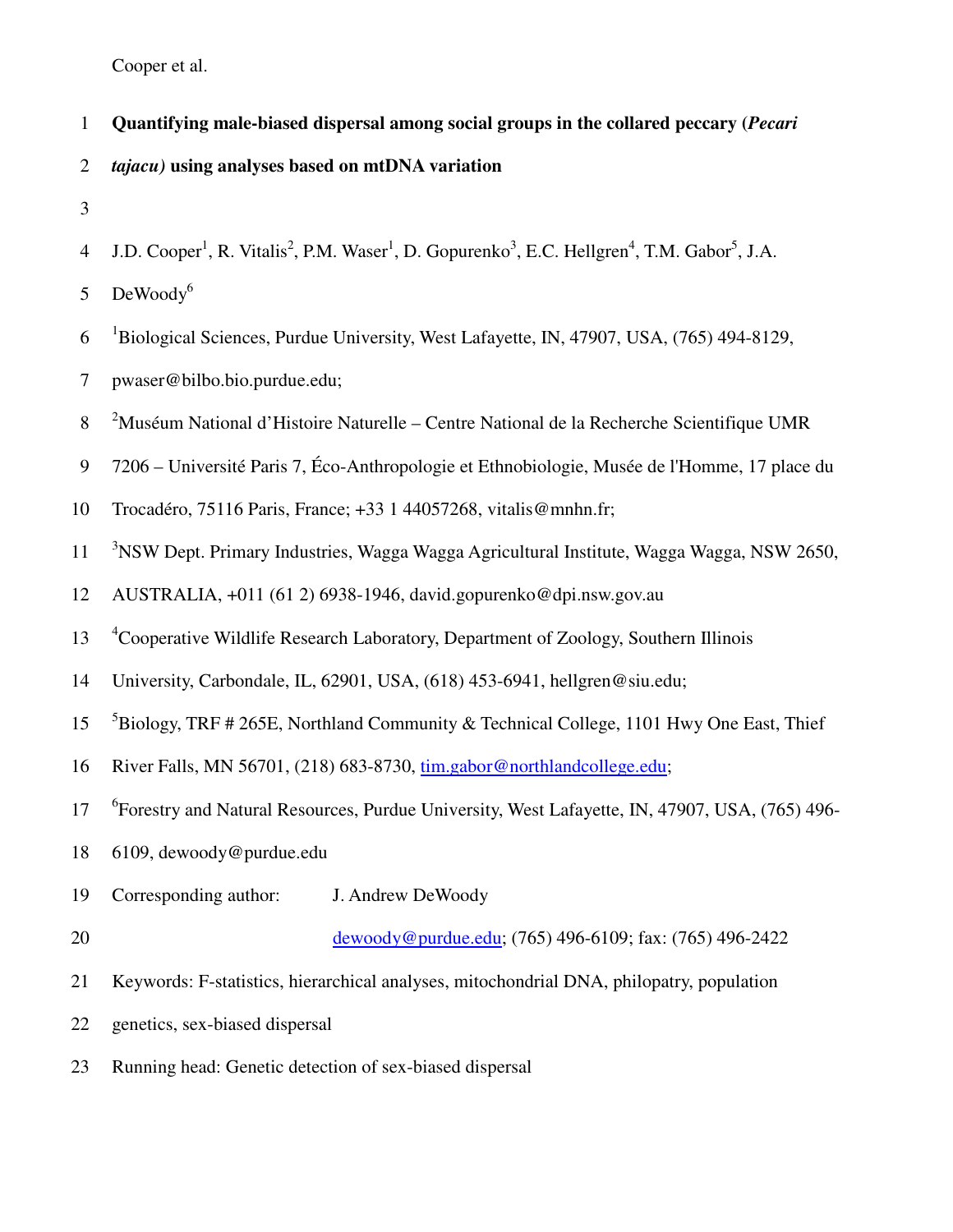#### 24 Word count: 4532

#### 25 **Abstract**

26 Recent advances in the statistical analysis of microsatellite data permit calculation of sex-specific 27 dispersal rates through sex-and age-specific comparisons of genetic variation. This approach, 28 developed for analysis of data derived from co-dominant autosomal markers, should be 29 applicable to a sex-specific marker such as mitochondrial DNA. To test this premise, we 30 amplified a 449bp control region DNA sequence from the mitochondrial genome of the collared 31 peccary (*Pecari tajacu),* and estimated intra-class correlations among herds sampled from 3 32 Texas populations. Analyses on data partitioned by breeding group showed a clear signal of 33 male-biased dispersal; sex-specific fixation indices associated with genetic variation among 34 social groups within populations yielded values for females  $(F_{GP} = 0.91)$  which were 35 significantly larger than values for males ( $F_{GP} = 0.24$ ;  $p = 0.0015$ ). The same general pattern 36 emerged when the analyses were conducted on age classes (albeit nonsignificantly), as well as 37 categories of individuals which were predicted *a posteriori* to be dispersers (adult males) and 38 philopatric (adult females and all immatures). By extending a previously published methodology 39 based on bi-parentally-inherited markers to matrilineally-inherited haploid data, we calculated 40 sex-specific rates of contemporary dispersal among social groups within populations ( $m<sub>\beta</sub> = 0.37$ ). 41 These results support the idea that mitochondrial DNA haplotype frequency data can be used to 42 estimate sex-specific instantaneous dispersal rates in a social species.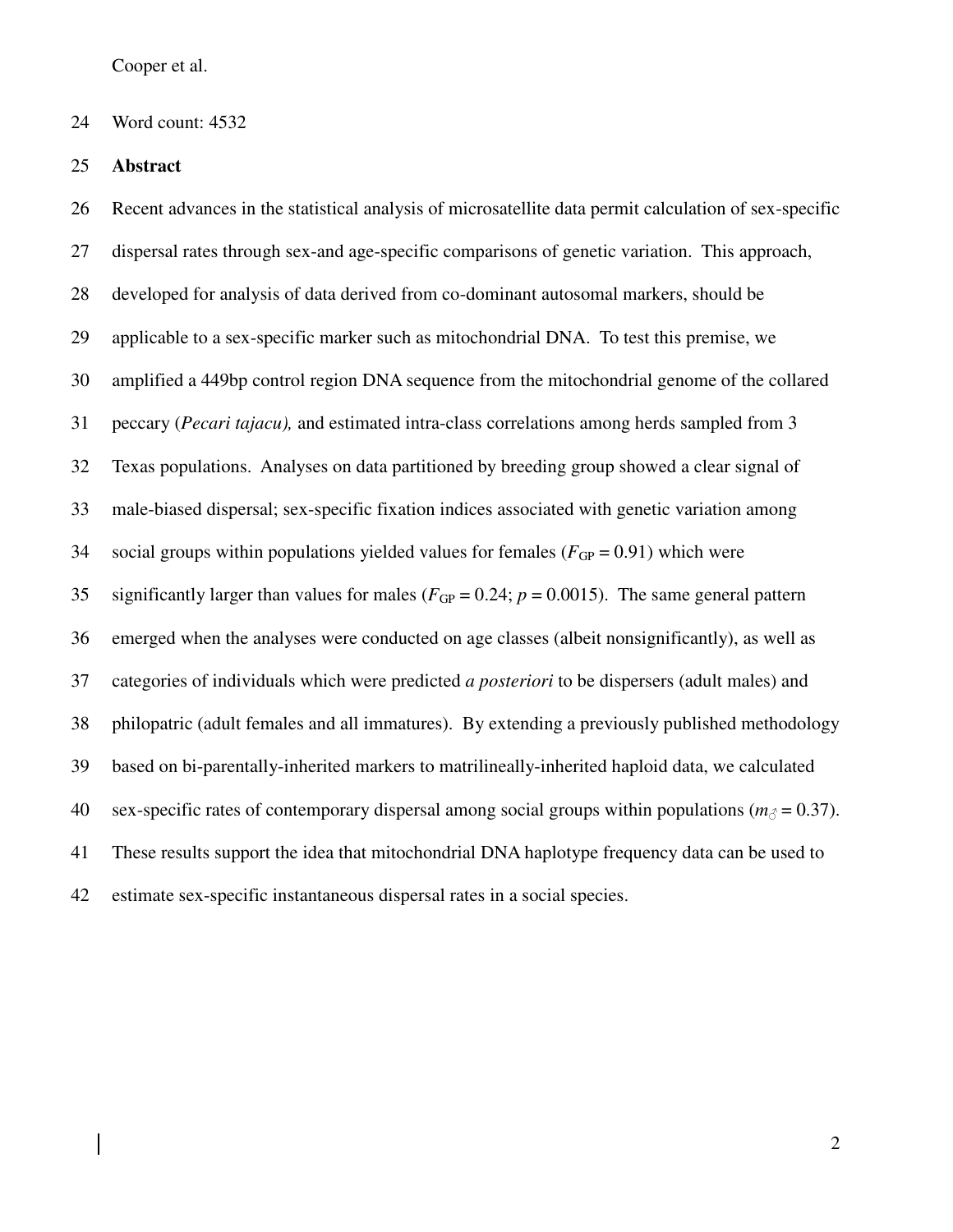#### 43 **Introduction**

44 Sex bias in natal dispersal is common; in most mammalian species, males are dispersers 45 while females are philopatric, and the opposite trend is exhibited in birds (Greenwood 1980). 46 Exploring why the sexes differ in their dispersal patterns can shed light on the evolutionary 47 causes of dispersal in general (Goudet *et al.* 2002), and accurate characterization of dispersal 48 behavior is integral to our understanding of the social structure, mating system, and population 49 genetic structure of a species. Yet detection of sex-biased dispersal can be tricky because a 50 dispersal event may occur once in an animal's lifetime, and such events can be difficult to 51 observe directly.

52

#### 53 *Measuring dispersal*

54 In the last few decades molecular genetics has provided a means of investigating sex-biased 55 dispersal within and among populations (reviewed in Lawson-Handley and Perrin 2007). 56 Several powerful approaches have been developed to detect individual dispersers through 57 assignment tests or to characterize general patterns of dispersal through summary statistics of 58 population genetic structure (*F-*statistics, relatedness). Most of these approaches utilize 59 autosomal microsatellites as molecular markers, either alone (Goudet *et al.* 2002; Mossman and 60 Waser 1999; Petit *et al.* 2001; Waser *et al.* 2001) or in tandem with a uni-parentally inherited 61 marker such as mitochondrial DNA (mtDNA) or a Y chromosome locus (Escorza-Trevino and 62 Dizon 2000; Girman *et al.* 1997). The expectation inherent to all these approaches is that greater 63 genetic structure will be evident in the philopatric sex compared to the dispersing sex, thus 64 comparisons of sex-specific  $F_{ST}$  estimates should reveal the direction (and suggest the relative 65 strength) of sex-bias in dispersal (Goudet *et al.* 2002).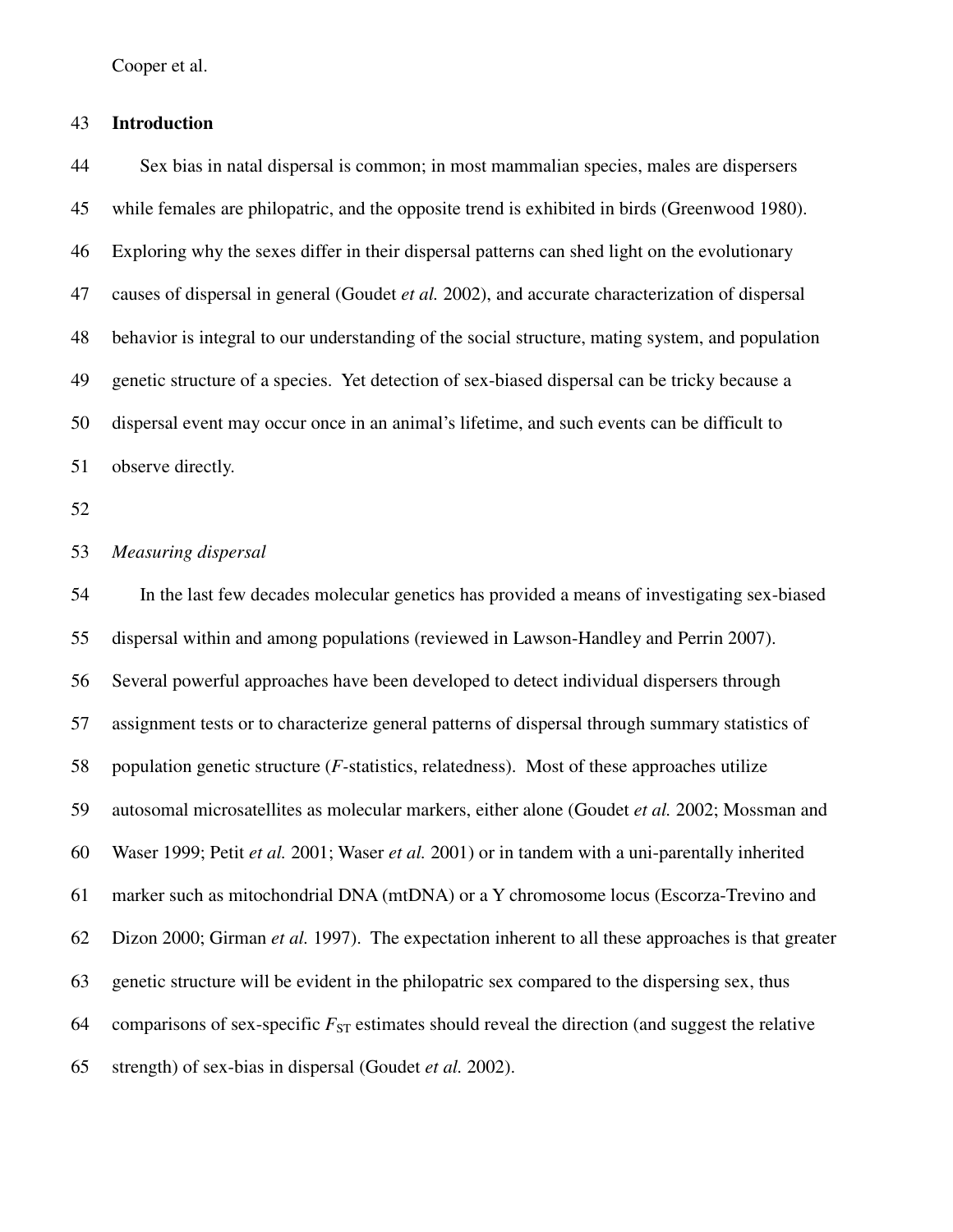66 Because mitochondrial DNA is matrilineally inherited, it is commonly used to infer female-67 biased dispersal rates (Prugnolle and de Meeus 2002). When mtDNA haplotype distribution 68 patterns are examined in isolation, inferences can be made about female dispersal behavior 69 without respect to males, but this approach is qualitative and not widely applied (Hoelzer *et al.* 70 1994). However, it is possible to use mtDNA alone to infer the relative dispersal of both sexes 71 by extending methods developed for autosomal, bi-parentally inherited markers. For instance, 72 the comparisons of sex-specific population differentiation from haplotype frequency data can 73 indicate which sex disperses more (Escorza-Trevino and Dizon 2000; Yang *et al.* 2003).

74

#### 75 *Using sex-specific fixation indices to estimate instantaneous dispersal rates*

76 Vitalis (2002) developed a method to quantitatively measure sex bias in instantaneous 77 dispersal rates using data from bi-parentally inherited markers such as microsatellites. This 78 approach allows the inference of sex-specific dispersal rates by comparing sex-specific estimates 79 of genetic differentiation  $(F_{ST})$  measured before and after dispersal. This intuitive method can be 80 further extended to incorporate the hierarchical structure within social species (Fontanillas *et al*. 81 2004), as it has been recognized that social organization can strongly influence correlations of 82 gene frequencies (Chesser 1991; Chesser and Baker 1996; Slatkin and Voelm 1991; Sugg and 83 Chesser 1994; Vigouroux and Couvet 2000). Herein we develop and use an extension of the 84 Vitalis' (2002) method to estimate instantaneous dispersal rates through analyses of mtDNA 85 haplotype distribution patterns in a social mammal, the collared peccary (*Pecari tajacu*, family 86 *Tayassuidae)*.

87 We sampled extensively within three populations separated by long distances, with the goal 88 of quantifying local dispersal among breeding groups within populations. We then compared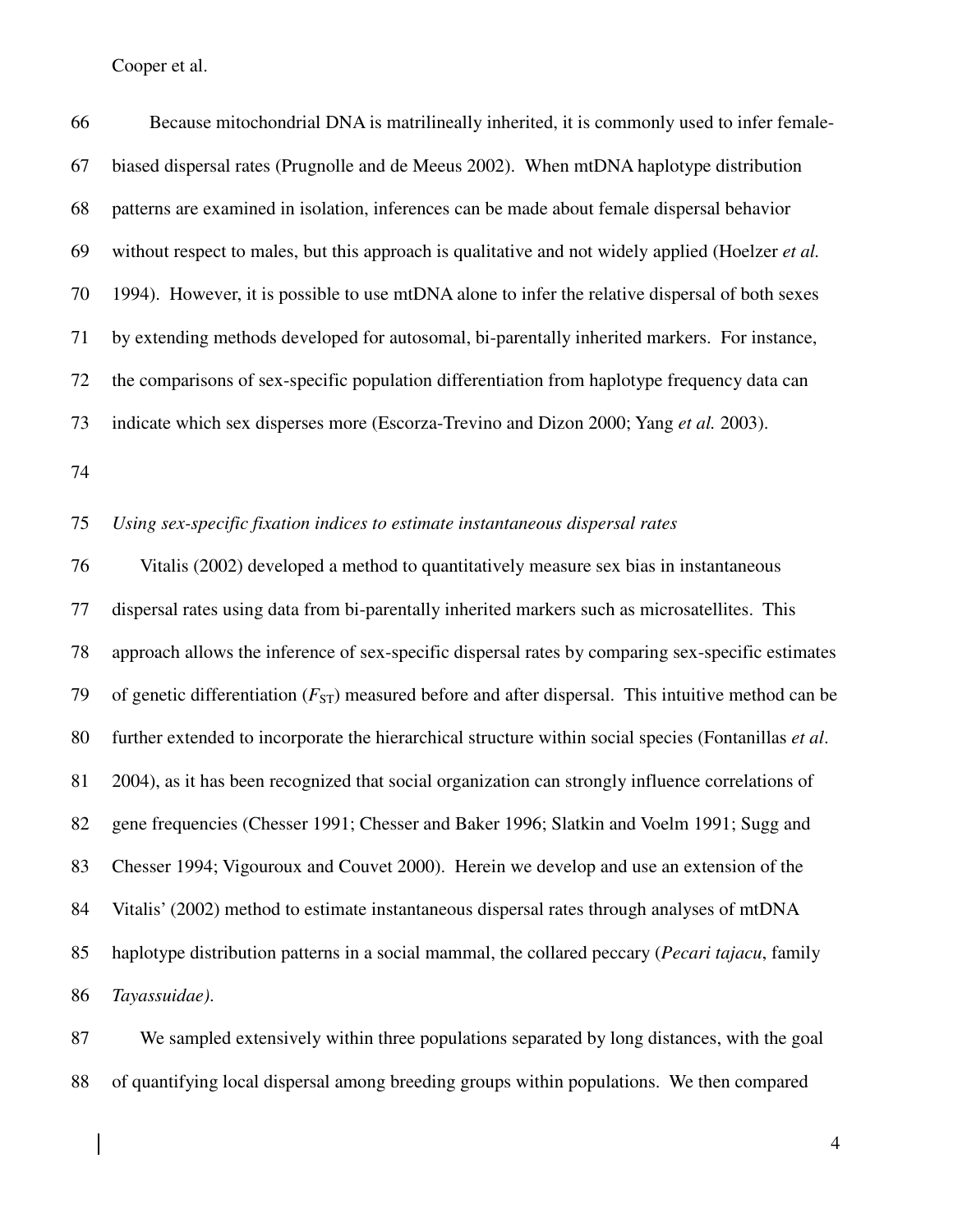89 sex- and age-specific estimates of population differentiation based solely on mtDNA haplotype 90 frequencies, using probability based estimates of intra-class correlations of gene frequencies 91 among social groups within populations. We used a resampling approach to test for the 92 significance of the observed age and sex-bias in dispersal. Last, the fixation indices generated by 93 these analyses were used to calculate single-generation sex-specific dispersal rates. Heretofore 94 mtDNA has been used primarily to infer female dispersal patterns, but we demonstrate that this 95 matrilineally-inherited genetic marker can be used to quantify male dispersal rates in the absence 96 of nuclear population genetic data.

97

#### 98 **Materials and Methods**

99 *Study species* 

100 The collared peccary is a socially complex, pig-like ungulate that forms stable, mixed sex 101 herds of 3 to 30 individuals (Sowls, 1978). These groups associate throughout the year and 102 vigorously defend territories against other social groups (Bissonette 1982; Hellgren *et al.* 1984; 103 Ellisor and Harwell 1969). Herds are socially cohesive and attempts to immigrate may be met 104 with aggression, although direct observational data on dispersal behavior are still scarce. Male 105 exchange between groups and solitary wandering of both sexes has been observed but natal 106 dispersal has not been adequately described (Day 1985; Ellisor and Harwell 1969; Gabor and 107 Hellgren 2000). Heretofore little population genetic data existed for *P. tajacu* (but see Gongora 108 *et al*. 2006). Theimer and Keim (1994) utilized mtDNA variation to measure sequence 109 divergence and geographic partitioning in Arizona populations, but their samples were not 110 associated with social groups. There was sufficient heterogeneity in mtDNA haplotype 111 distribution to indicate limited female dispersal across regions (rather than among neighboring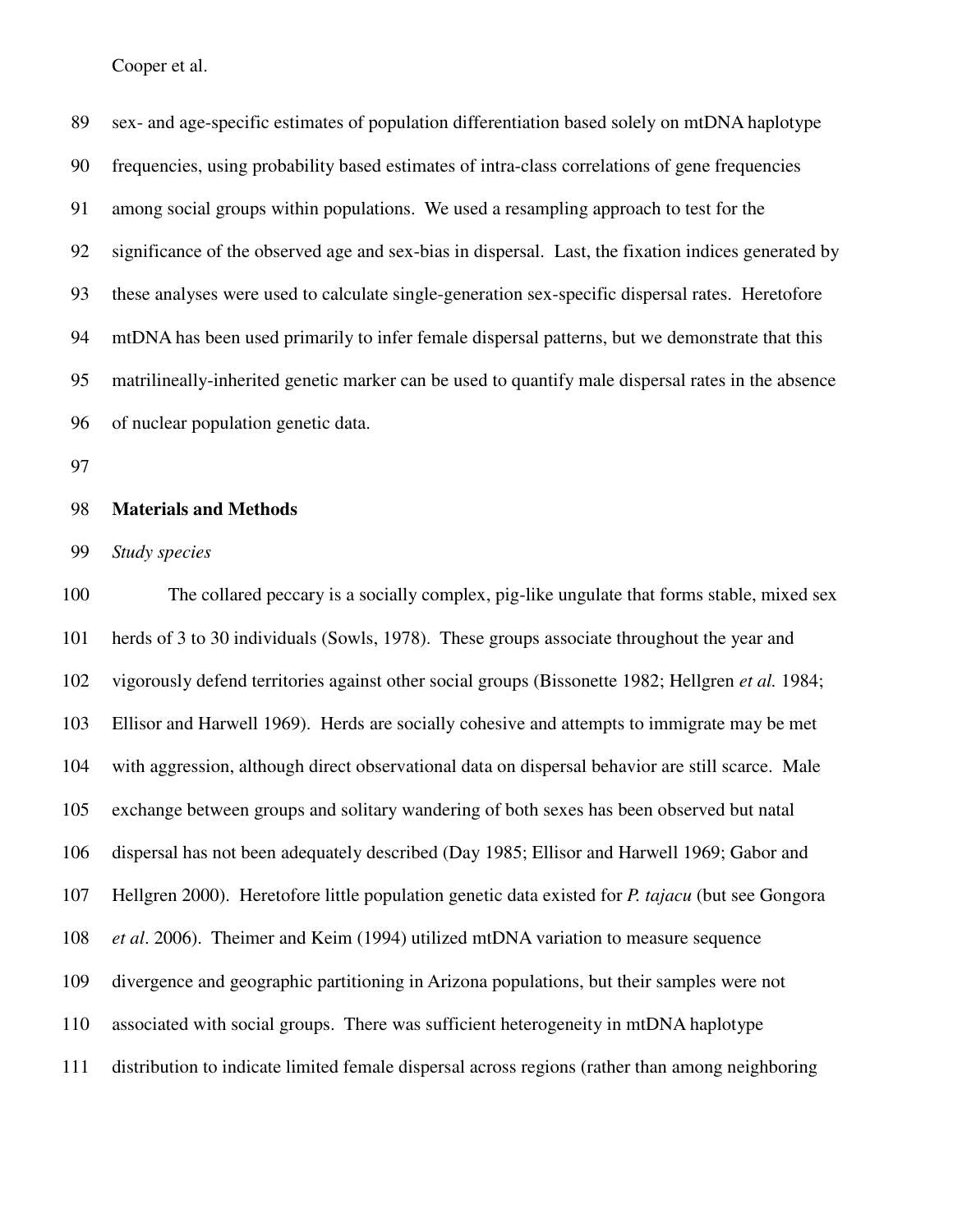112 herds as is considered here), although it was not clear if the patterns observed were also a

113 signature of founding events (Theimer and Keim 1994).

114

115 *Sampling* 

116 Data were collected from three wild populations of *P. tajacu* in Texas. In the mid-1990s, 117 102 whole blood samples were collected from the Chaparral Wildlife Management Area 118 (CWMA) in south Texas (Gabor and Hellgren 2000). These samples were taken from live-119 trapped animals from 13 social groups, but not all group members were sampled. In 2005, we 120 collected 31 ear snip tissue samples from live-trapped animals from 4 groups in the Welder 121 Wildlife Refuge (WWR) in south Texas. In 2006-2007 we similarly sampled 134 animals from 122 13 groups in Big Bend Ranch State Park (BB) in west Texas, along the Texas-Mexico border. 123 The WWR and BB populations were sampled extensively; every social group at these locations 124 was identified through direct and remote camera observation and trapped in large corrals over 125 several sessions. Groups ranged in size from 2 to 18 animals and mean group size was 8.9. 126 Individuals were uniquely marked with numbered ear tags and the strongest possible effort was 127 made to trap and sample every unmarked individual. All samples include associated data on age 128 class (adult, subadult, juvenile, infant), sex, territory location and social group affiliation. Age 129 class was assigned according to behavior and morphological traits such as pelage, body size and 130 testicular development. Individuals exhibiting immature characteristics such as ginger or spotted 131 pelage, undescended or partially descended testicles, adult-oriented following behavior, or 132 estimated body size of less than 9 kg were classed as infants or juveniles, while individuals 133 which weighed 10-13 kg were classed as "subadults" that were on the cusp of sexual maturity. 134 Whole blood samples were frozen at -20°C, and tissue samples were stored in lysis buffer at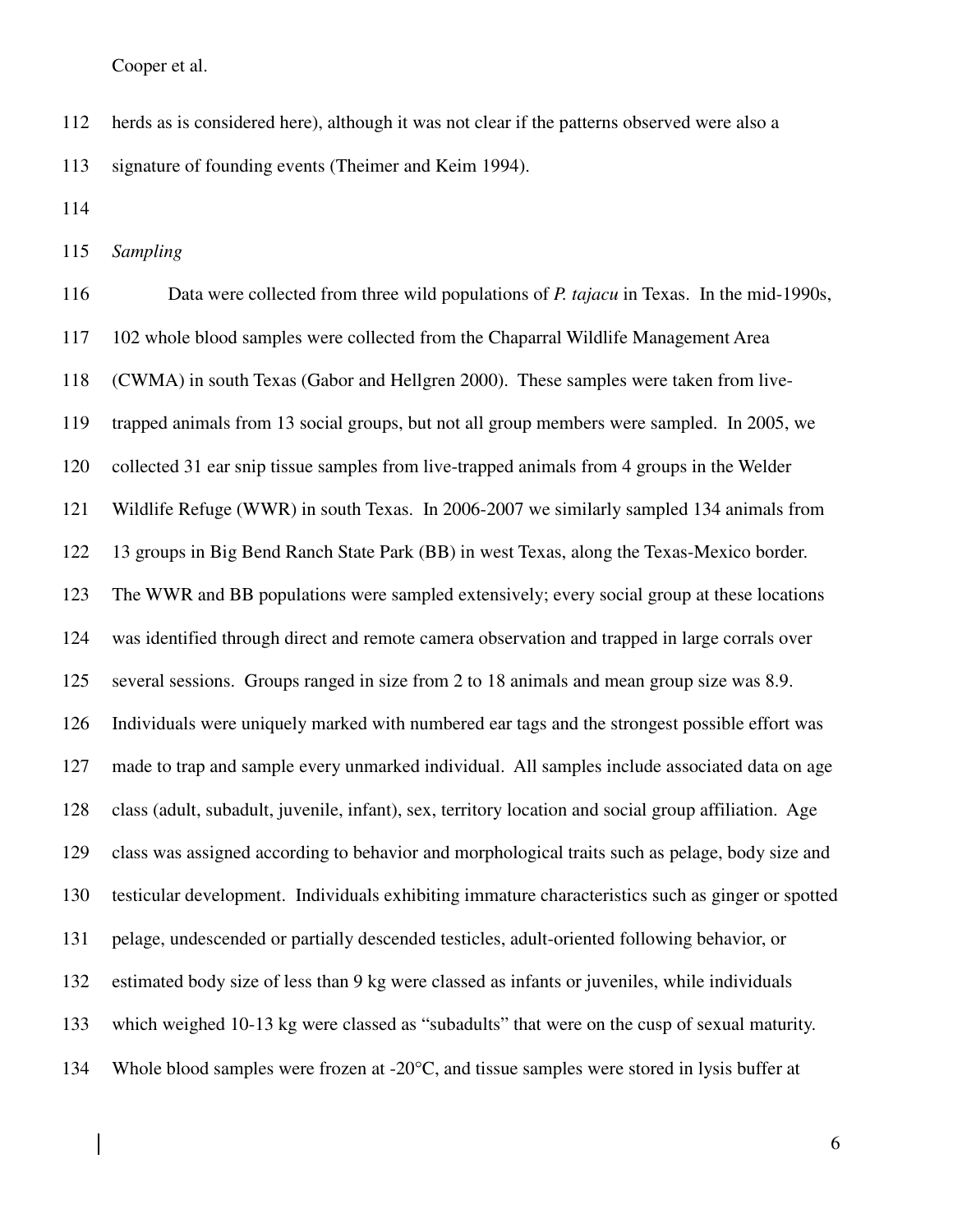135 room temperature until DNA was extracted for long-term storage at 4°C.

136

137 *Genetic analysis* 

138 Blood clot samples  $(-0.5 \text{ g})$  were digested by rotating for 12 hours at 55<sup>o</sup>C in 750 µL of 139 lysis buffer (100 mM Tris-Cl pH 8, 10 mM EDTA, 1% SDS, ddH<sub>2</sub>O), 40 µL of proteinase K (10 140 mg/mL) and 2  $\mu$ L of streptokinase (10 U/ $\mu$ L). Tissue samples (~ 5 X 5 mm) were digested by 141 rotating for 24 hours at 55°C in 750 µL of lysis buffer and 20 µL of proteinase K (10 mg/mL). 142 Genomic DNA was extracted from blood using a standard phenol-chloroform method, and from 143 tissue samples using either a phenol-chloroform-isopropanol method or ammonium acetate 144 method (Sambrook and Russell 2001). All DNA precipitations were washed twice in 70% 145 ethanol, and DNA pellets were resuspended in 250 µL of TLE (10 mM Tris-Cl, 0.1 mM EDTA). 146 A 449 bp region between sites 15,390 and 15,900 of the collared peccary mtDNA D-loop was 147 amplified from genomic DNA using porcine primers (Alves *et al.* 2003). This sequence lies in 148 the hypervariable 5' end of the mitochondrial control region and does not code for any known 149 protein product. PCR volumes were 25 µL and contained final concentrations of the following 150 reagents:  $1.5 \text{ mM } MgCl_2$ ;  $0.5 \mu \text{M}$  each primer;  $0.21 \text{ mM } dNTPs$ ;  $1.25 \text{ U } Taq$  polymerase (NEB). 151 PCRs were performed in an Eppendorf MasterCycler using the following temperature profile: 152 denaturation for 3 min. at 94° C, followed by 30 cycles of 94° C for 4 s, 55° C for 4 s, and 72° C 153 for 12 s; finishing with a 15 min. extension step at 72° C. PCR products were cleaned using a 154 low sodium protocol; 28 µL of a mixture containing 500 ml of absolute ethanol and 20 µL of 3M 155 NaOAc (pH 5.2) was added to each sample, shaken for 15 min, and centrifuged at 2051 g for 35 156 min. This step was followed by 70% ethanol precipitation under centrifugation (twice) and 157 resuspension in 20  $\mu$ L ddH<sub>2</sub>0.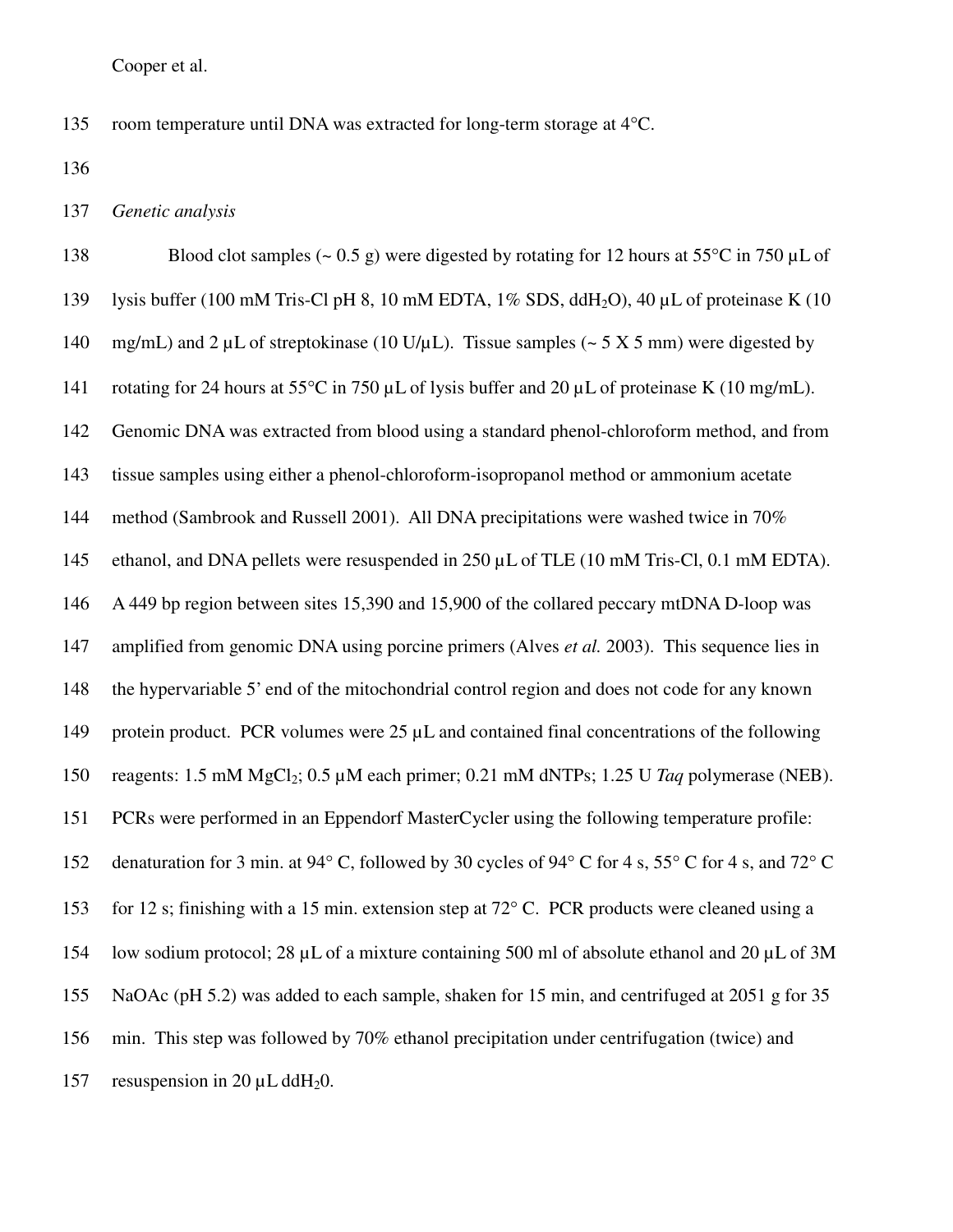$\overline{\phantom{a}}$ 

| 158 | PCR products were then directly sequenced in both directions using Big Dye 3.1                   |
|-----|--------------------------------------------------------------------------------------------------|
| 159 | chemistry. Sequencing products were purified using the low sodium protocol described above,      |
| 160 | and then electrophoresed using an AB Prism 3730XL sequencer (Applied Biosystems).                |
| 161 | Sequence data were aligned and edited with Sequencher 4.5 (Gene Codes). Nuclear copies of        |
| 162 | mtDNA genes (numts) can greatly confound evolutionary analyses, and we avoided numts using       |
| 163 | methods described in Triant and DeWoody (2007). For example, a few individuals $(\leq 5\%)$ ,    |
| 164 | harbored apparently heterozygous sites so we reamplified their DNA and completely                |
| 165 | resequenced the amplicons in both directions. In every case, this procedure completely resolved  |
| 166 | the mismatch and suggested the initial discrepancy was probably a result of Taq error.           |
| 167 | We converted sequences into NEXUS format and imported them into PAUP* 4.0                        |
| 168 | (Swofford 2003) for haplotype assignment. Haplotypes were determined through reconstruction      |
| 169 | of unrooted phylogenetic trees using a neighbor-joining algorithm. Direct sequencing of a sub-   |
| 170 | set of the CWMA population revealed that some of the mtDNA haplotypes could be                   |
| 171 | discriminated by restriction digest with the MboI enzyme, but all individuals from WWR and BB    |
| 172 | were typed by direct sequencing.                                                                 |
| 173 |                                                                                                  |
|     | 174 Statistical analyses                                                                         |
| 175 | <b>Among-populations differentiation</b>                                                         |
| 176 | MtDNA haplotype frequencies were calculated by hand for all three populations. Genetic           |
| 177 | differentiation among populations was inferred from $F_{ST}$ estimates (Weir and Cockerham 1984) |

- 178 and exact tests of population differentiation (Raymond and Rousset 1995) using the software
- 179 package Arlequin Version 3.1 (Excoffier *et al.* 2005). For the latter, *p*-values were estimated
- 180 from a Markov chain set to 110,000 steps including 10,000 dememorization steps. All analyses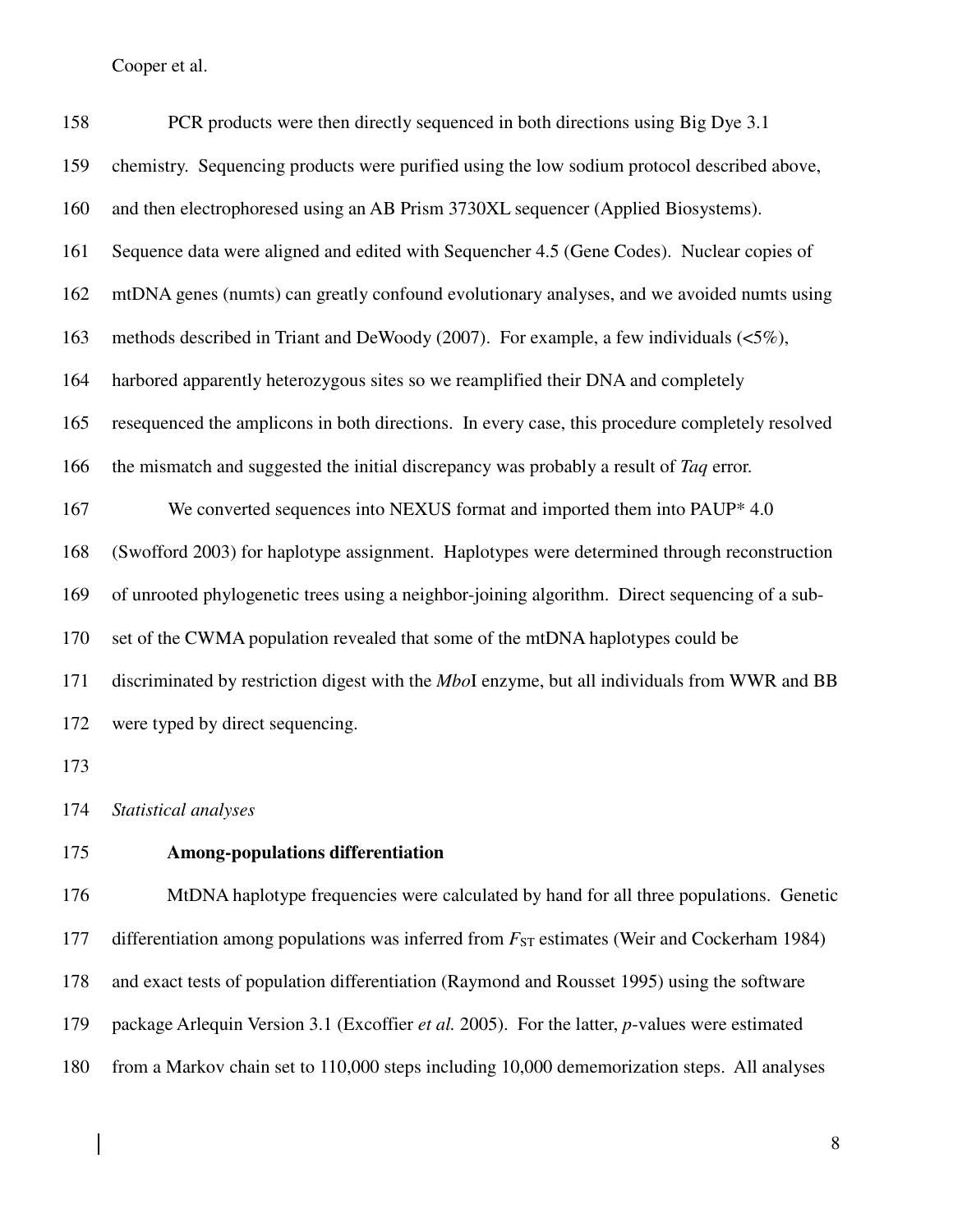181 were based on pure haplotype frequency data rather than nucleotide differences.

182

#### 183 **Within-populations differentiation**

184 Because *P. tajacu* populations are subdivided into breeding groups, we incorporated 185 breeding group as a hierarchical level. We calculated identity probabilities by simple counting of 186 identical pairs of genes at different hierarchical levels (*Q*1 for pairs of genes within groups, *Q*<sup>2</sup> 187 for pairs of genes sampled among groups within populations, and *Q*3 for pairs of genes sampled 188 in different populations). We then estimated the intra-class correlations by taking appropriate 189 ratios of identity probabilities, weighted according to the number of pairs in each sample (see 190 Rousset 2007), following the definitions of *F*-statistics as functions of identity probabilities 191 between pairs of genes (see Appendix). Since the distances among populations are large in this 192 study (range of 225 km to 945 km between the three sampling sites), we considered the three 193 populations as independent replicates in the analysis, and we restricted our analyses to estimate 194 within-population dispersal. We focused on the level of genetic differentiation among social 195 groups within populations as measured by the parameter  $F_{GP}$ . The notation is adapted from 196 Wright (1965). This approach is different from that of Fontanillas *et al*. (2004) who considered 197 dispersal both among populations and among breeding groups. Although the samples from each 198 site were collected in different years,  $F_{GP}$  estimates do not depend upon identity between pairs of 199 genes from different populations and temporally discontinuous sampling is therefore unlikely to 200 undermine the approach. We employed a bootstrapping procedure to calculate confidence limits 201 around estimates of  $F_{GP}$  for each class of individuals. Using the statistical software package R 202 (R Development Core Team 2008), we generated 25,000 bootstrap samples, with each sample 203 being produced by random resampling (with replacement) of the 255 nucleotide sites from the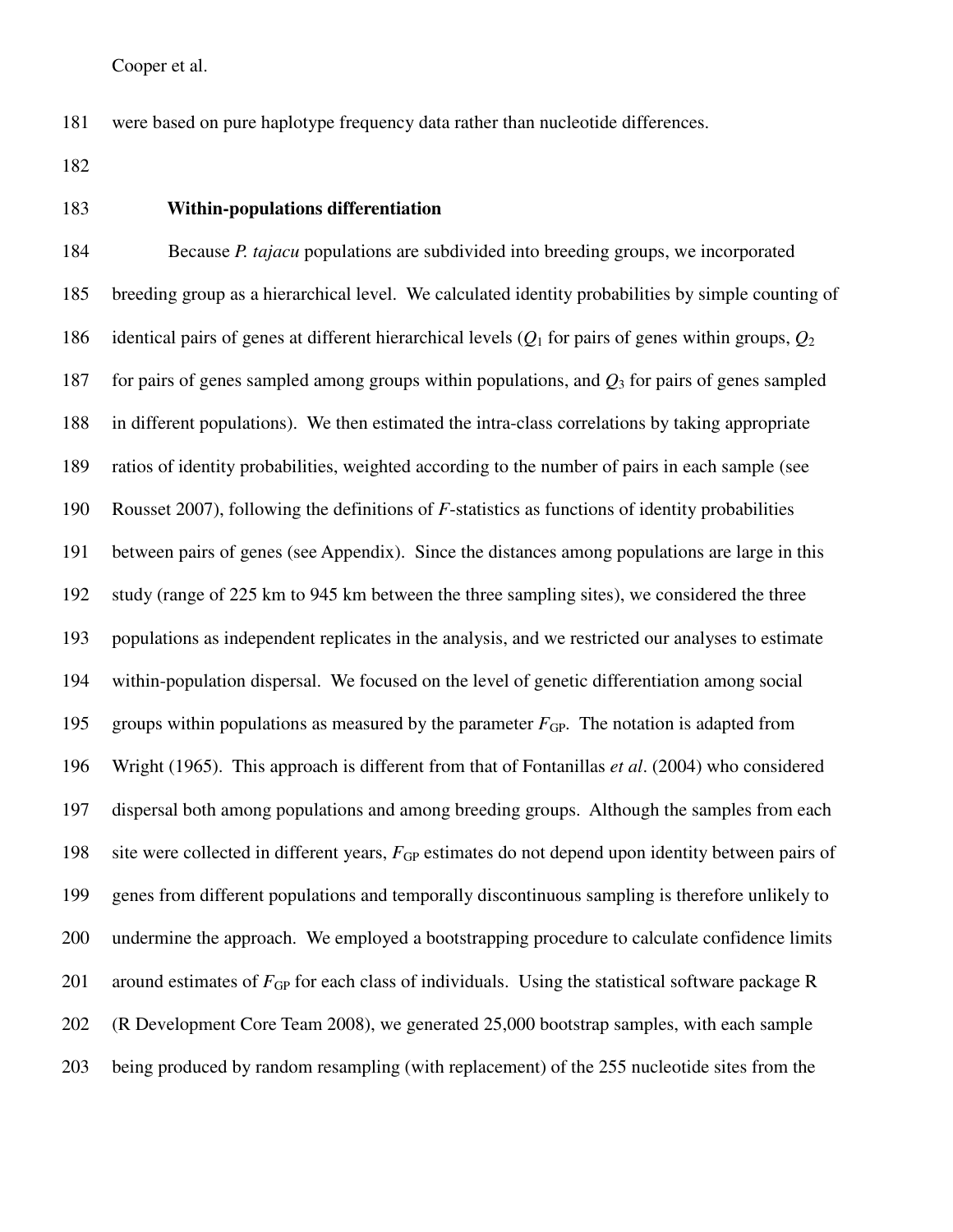204 mtDNA haplotypes (254 sites  $+ 1$  indel). This allowed us to calculate  $F_{GP}$  estimates for each 205 sample and generate a distribution; confidence intervals endpoints were then calculated as the 206 2.5% and the 97.5% percentiles of this distribution. This procedure is strictly equivalent to that 207 implemented in the software package Arlequin Version 3.1 (Excoffier *et al.* 2005) to generate 208 95% confidence limits by bootstrapping genetic differentiation values in a locus-by-locus 209 AMOVA (see, e.g., Langergraber et al. 2007).

210

211 **Class-specific analyzes** 

212 Dispersal is a trait that can be partitioned into pre- and post-dispersal conditions, 213 therefore our first analysis partitioned the data by age. We performed independent analyses on 214 data partitioned into two age sets, respectively for adults and immatures (the latter including both 215 juveniles and infants). Subadults were classed as immatures and then as adults in sequential 216 analyses. Each age-specific data set was composed of individuals assigned to their respective 217 populations and social groups, and intra-class correlations  $(F_{GP})$  were calculated among social 218 groups within populations from identity probabilities of pairs of genes (see above). Only those 219 social groups containing a representative individual from each treatment were included in the 220 analysis (e.g. in the independent analyses on adult and immature data sets, a social group must 221 have contained at least 1 adult and 1 immature to be included). We then duplicated the analysis 222 with the data partitioned by sex rather than age. From these results, we were able to distinguish a 223 putative class of dispersing individuals, from a putative class of non-dispersers. We therefore 224 performed *a posteriori*, independent analyses on data sets of putative dispersers and non-225 dispersers.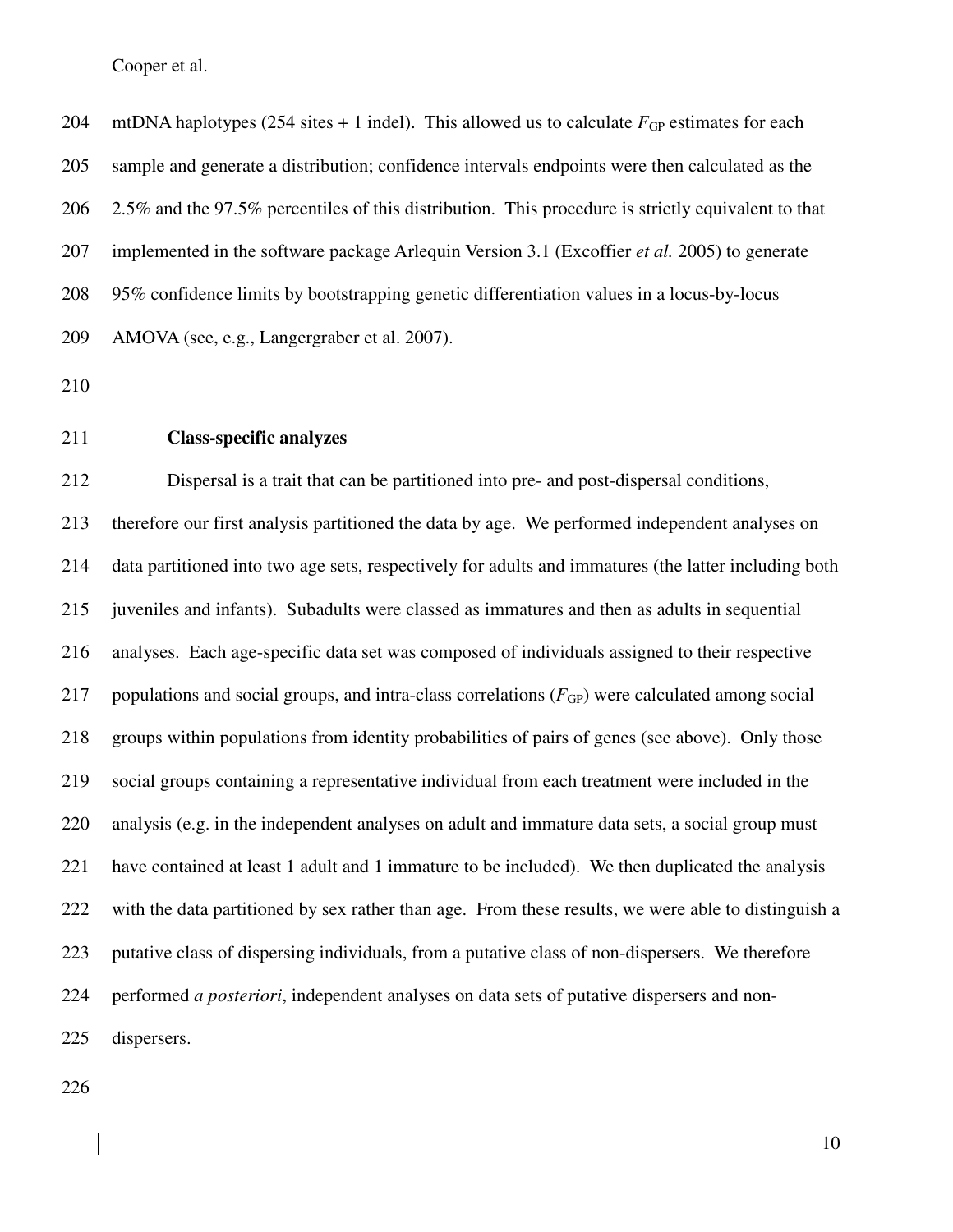227 We used a resampling scheme after Goudet *et al.* (2002) to test whether the estimated 228 fixation indices among social groups within replicate populations  $(F_{GP})$  for specific classes (age, 229 sex, or putative dispersal class) departed significantly from the null hypothesis that dispersal is 230 independent from the class of individuals. Resampling tests were all performed with the 231 statistical software package R (R Development Core Team 2008). For each class, we generated 232 25,000 randomized datasets, by re-assigning the age (or sex, or dispersal class) of each haplotype 233 randomly within each breeding group. By doing so, we kept the number of individuals from 234 each class constant within each breeding group. We calculated the probabilities of identities 235 between pairs of genes for each resampled dataset, and obtained the distribution of class-specific 236 *F*<sub>GP</sub> estimates under the null hypothesis that dispersal behavior or capability is independent from 237 age, sex, or dispersal class. We then calculated *p*-values as the proportion of times where  $F_{GP}$ 238 from the randomized datasets was larger than or equal to the observed  $F_{GP}$  on the original 239 dataset.

240

#### 241 **Estimating dispersal**

242 To calculate a sex-specific dispersal rate within a single generation, we adapted Vitalis' 243 (2002) approach and extended it to mtDNA data. In Vitalis (2002), the ratio of the sex-specific differentiation evaluated after juvenile dispersal ( $\hat{F}_{GP}^{XY}$ 244 differentiation evaluated after juvenile dispersal ( $\hat{F}_{GP}^{XX}$ ) divided by the differentiation evaluated before dispersal ( $\hat{F}_{GP}^*$ 245 before dispersal ( $\hat{F}_{GP}^*$ ) gives the sex-specific dispersal rate. Appendix 1 shows that this 246 relationship also applies to uni-parentally inherited markers, and:

248 
$$
\hat{m}_X \approx 1 - \sqrt{\frac{\hat{F}_{GP}^{XX}}{\hat{F}_{GP}^*}}
$$
 for all  $X \in \{\mathcal{O}, \mathcal{Q}\}$  (1)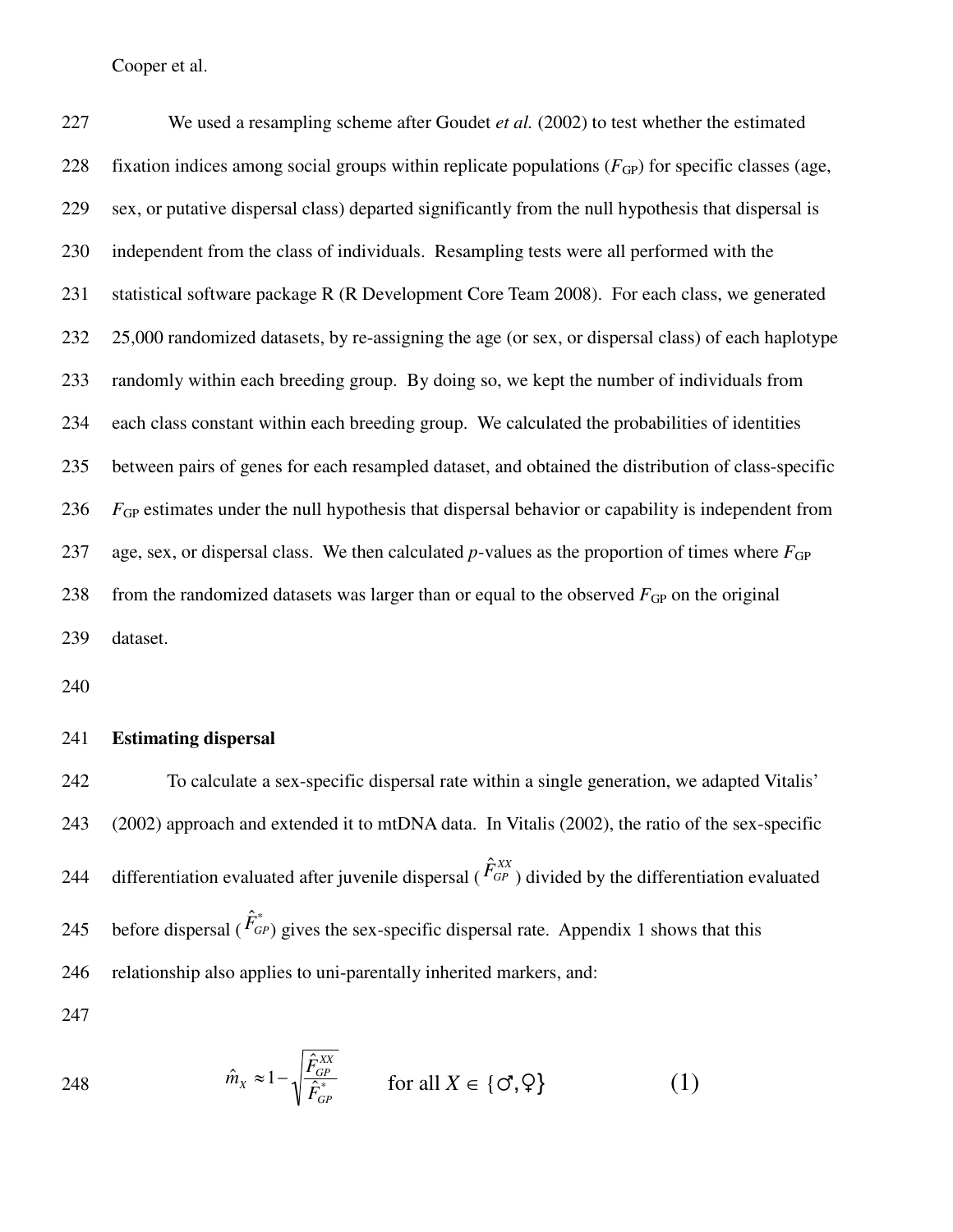249

| 250 | gives the sex-specific dispersal rate. Here we use this simple model to compare fixation indices              |
|-----|---------------------------------------------------------------------------------------------------------------|
| 251 | before and after dispersal at the within-population level, focusing on dispersal of individuals               |
| 252 | among breeding groups. This equation assumes that the number of breeding groups, $n$ , is large               |
| 253 | (infinite); by considering an infinitely large <i>n</i> , we slightly overestimate dispersal rate $mx$ (e.g., |
| 254 | 10% relative bias with $n = 10$ ). We estimated instantaneous sex-specific dispersal rates for P.             |
| 255 | <i>tajacu</i> by applying equation 1, using fixation indices estimates for adult males, adult females and     |
| 256 | all immatures of both sexes (Table 2). Confidence intervals for dispersal rates were obtained by              |
| 257 | means of a bootstrap procedure, similar to that used for $F_{GP}$ (see above), modified as follows.           |
| 258 | For each bootstrap sample, $F_{GP}$ estimates were calculated for adult males (resp. adult females)           |
| 259 | and all immatures, and male- (resp. female-) specific migration rates were calculated using                   |
| 260 | equation (1). Confidence intervals for sex-specific dispersal rates were then derived from the                |
| 261 | 0.025 and 0.975 percentiles of the bootstrap distribution.                                                    |

262

#### 263 **Results**

#### 264 *mtDNA haplotype distribution patterns*

265 A total of 18 nucleotide sites were variable (17 substitutions and a single indel) over 449 266 bp. We recovered 6 mtDNA haplotypes from 267 individual collared peccaries among the 3 sites 267 sampled (Table 1). Haplotype A was observed in all sampling sites, but haplotype B was unique 268 to the CWMA, and haplotype C was found in both the WWR and the CWMA. The BB 269 population was almost fixed for haplotype E (96%). Haplotypes F and G were only found in the 270 CWMA, and were represented by single individuals (both males).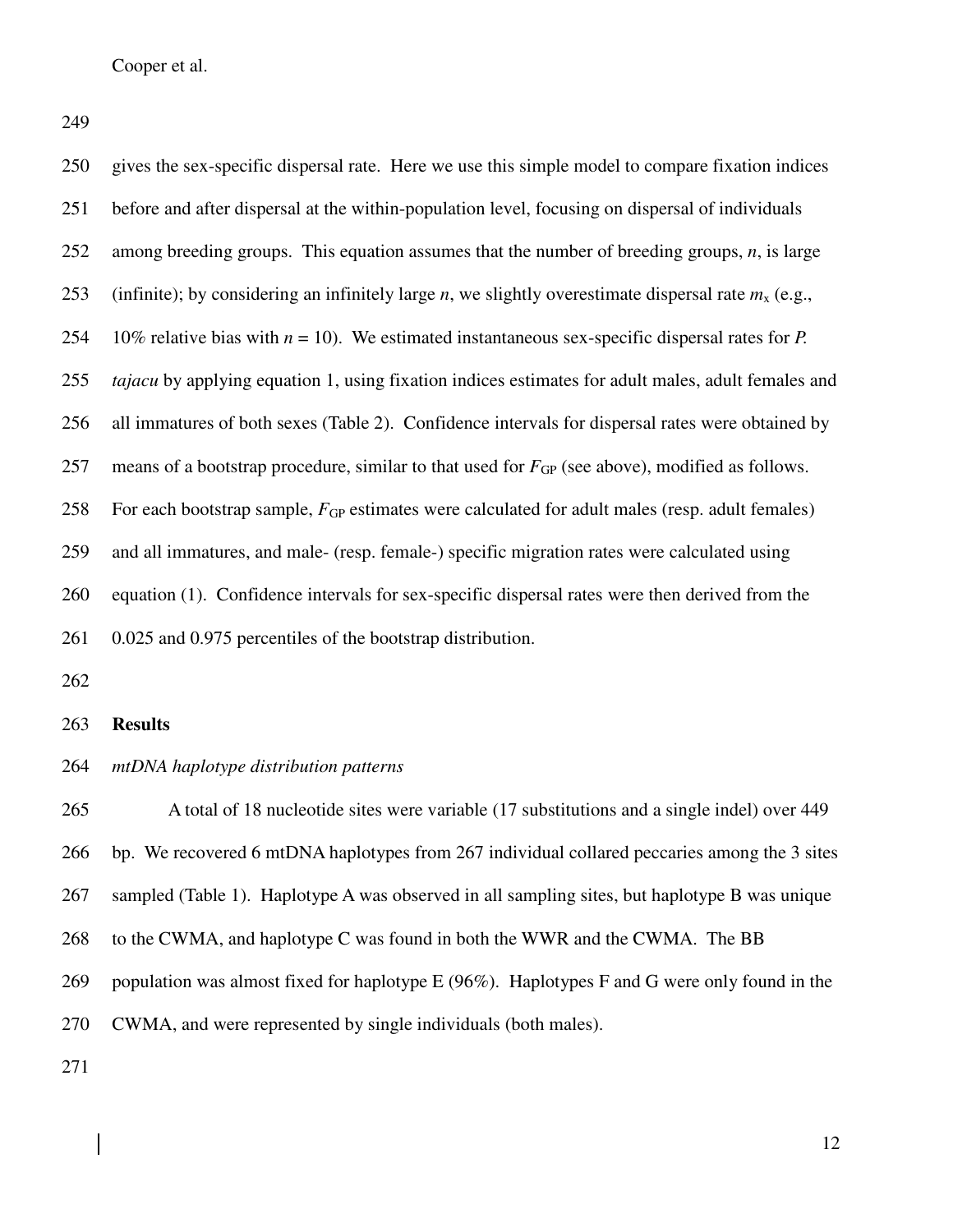272 We overlaid mtDNA haplotype distribution onto the social group territory distribution for 273 all populations. At the local level, haplotype distribution did not exhibit geographic structuring 274 in the CWMA or the WWR; all haplotypes present at each sampling site were found distributed 275 throughout that site. In the BB population, haplotype A was found only in the eastern portion of 276 the sampling site. At the regional level across Texas, we observed significant population 277 differentiation. Pairwise  $F_{ST}$  estimates ranged from 0.31 to 0.86 between populations and 278 pairwise exact tests of population differentiation were highly significant ( $p = 0.001$ ), indicating 279 that these populations are significantly divergent from one another. 280

281 *Patterns of genetic variation revealed by F-statistics as functions of identity probabilities* 

282 Because dispersal status is often dependent upon age, we tested for an age bias in 283 dispersal. To that end, we pooled infants and juveniles (categorized hereafter as "immatures") in 284 one class, and adults in another class. It was not clear if individuals categorized as subadults 285 were sufficiently developed to be considered as adults, therefore we performed a preliminary 286 analysis on adult-only and immature-only data sets partitioned into social groups, which revealed 287 a decrease in  $F_{GP}$  when subadults were included in the adult class (not shown). This result 288 indicates that individual genetic variation in the subadult class is apportioned among rather than 289 within social groups, and therefore subadults were classed as adults in all subsequent analyses. 290 We estimated fixation indices among social groups for each sex, with individuals partitioned into 291 known breeding groups (Table 2). It is clear that  $F_{GP}$  for adults (0.30 [0.03, 0.38]) is much 292 smaller than that for immatures (0.60 [0.60, 1.00]), as would be expected if the adult class 293 included dispersed individuals. To test for significance of these quantitative differences, we used 294 a randomization approach, and generated randomized data sets by assigning an age randomly to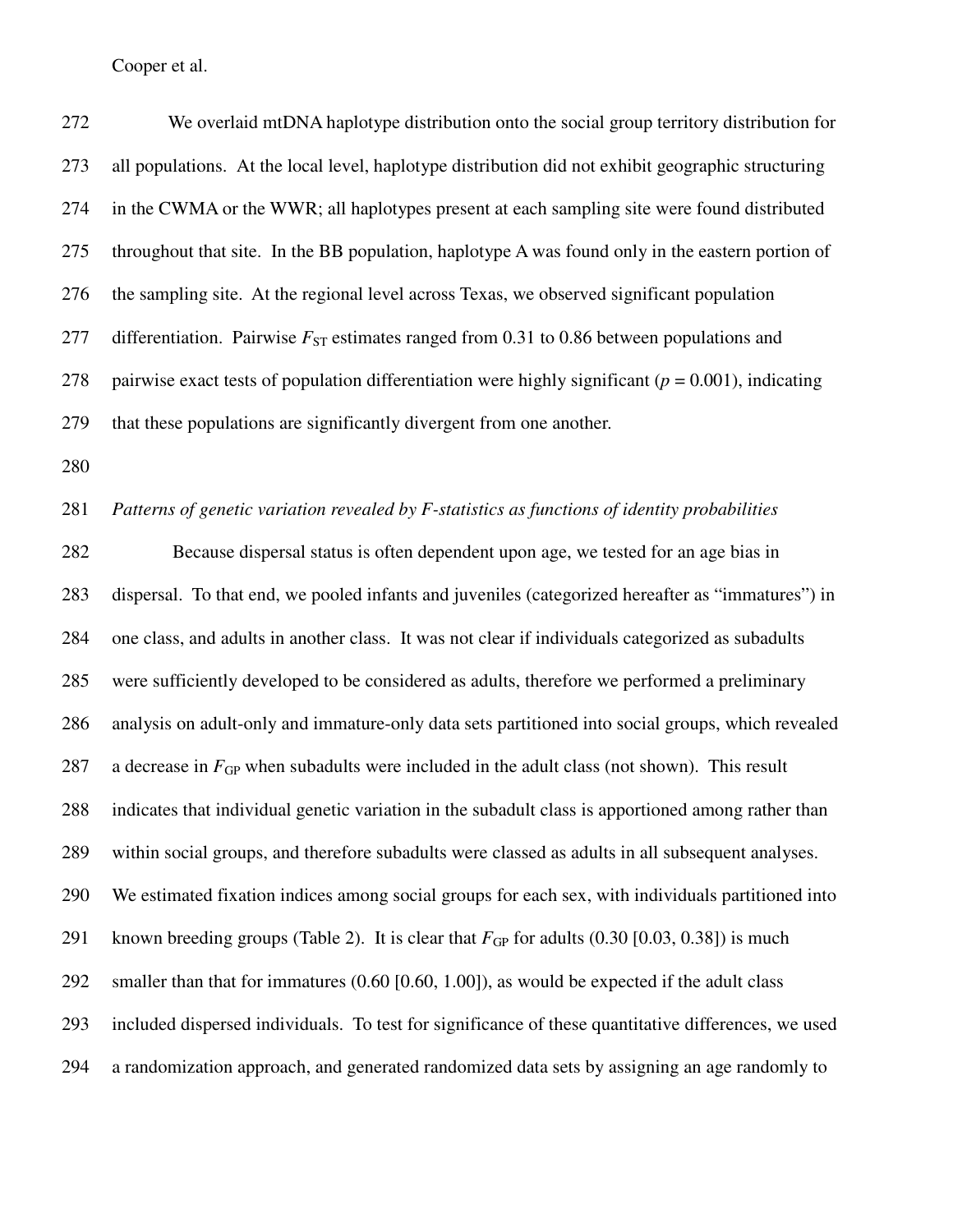295 each mtDNA haplotype. Under the null hypothesis that dispersal is not age-biased, we expect 296 the observed  $F_{GP}$  of adults and immatures not to depart significantly from the null distribution. 297 For adults, there was a large proportion of randomized data sets with a differentiation among 298 groups within populations  $(F_{GP})$  larger than the observed, although this proportion did not 299 achieve significance  $(p = 0.79; Fig. 1A)$ . In contrast, for immatures of both sexes, there was only 300 a small proportion of randomized data sets giving a  $F_{GP}$  larger than the observed, although the 301 test was not significant  $(p = 0.20;$  Fig. 1B). In general terms, these results clearly indicate a 302 greater amount of dispersal among social groups for adults when compared to immatures. 303 To test for a signal of sex-biased dispersal, intra-class correlations  $(F_{GP})$  were estimated 304 for each sex with individuals partitioned into known breeding groups (Table 2). It can be seen 305 from these results that  $F_{GP}$  among social groups is much smaller for males  $(0.23 \, [0.09, 0.36])$ 306 than it is for females (0.90 [0.87, 1.00]), which indicates that even when pre-dispersal age 307 individuals are included in the male class the sex difference is still apparent. To test the 308 significance of the sex difference, we used a randomization approach identical to the one 309 described for age bias, and generated randomized data sets by assigning a sex randomly to each 310 mtDNA haplotype. For males, there was a very large proportion of randomized data sets with a 311 larger  $F_{GP}$  than the observed ( $p = 0.98$ ; Fig. 1C). In contrast, for females, there was only a very 312 small proportion of randomized data sets giving a  $F_{GP}$  larger than the observed, and the test was 313 therefore highly significant (*p* < 0.001; Fig. 1D). These results suggest that dispersal is strongly 314 male-biased in *P. tajacu*.

315 The inferred dispersal pattern of *P. tajacu* being of adult male dispersal, we conducted a 316 further analysis, *a posteriori*, on data partitioned by putative dispersal condition: the data were 317 partitioned into "dispersers" (adult males) and "philopatrics" (immature males and all females)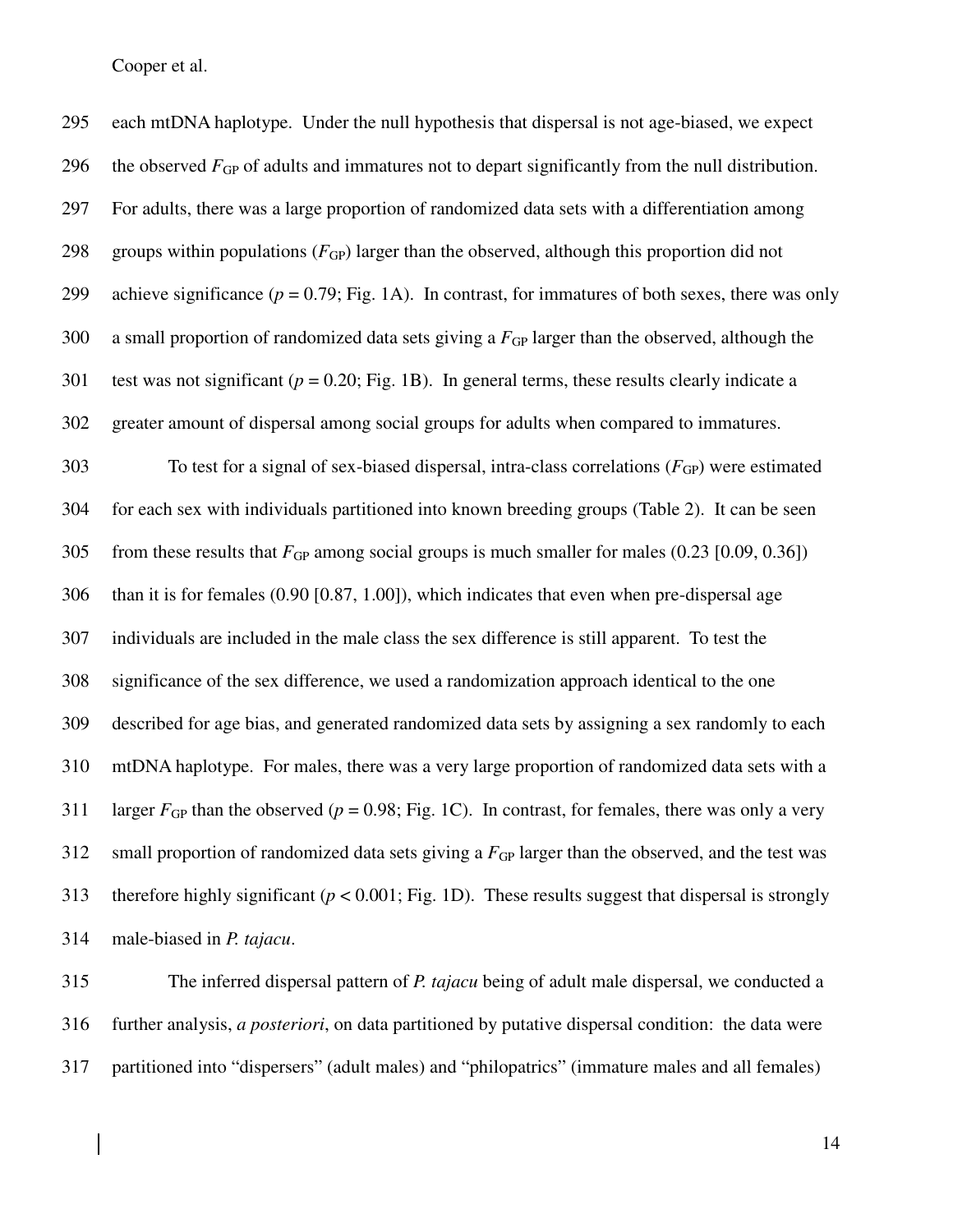318 and separate analyses performed on individuals assigned to breeding groups. As expected,  $F_{GP}$ 319 for the philopatric class was much larger (0.76 [0.73, 0.99]) than was seen for adult males (0.24 320 [0.07, 0.36]). For adult males, there was a very large proportion of randomized data sets with a 321 *F*<sub>GP</sub> larger than the observed ( $p = 0.99$ ; Fig. 1E). In contrast, for putative non-dispersers, the test 322 was highly significant, with very few datasets giving a  $F_{GP}$  larger than the observed ( $p < 0.001$ ; 323 Fig. 1F).

324

325 *Dispersal rate estimates* 

326 The instantaneous sex-specific dispersal rate among social groups within populations was 327 estimated using equation (1). We used the  $F_{GP}$  estimates among social groups within populations 328 (Table 2) for adult males (dispersers)  $(F_{GP} = 0.24)$ , for adult females  $(F_{GP} = 0.91)$ , and for pre-329 dispersal individuals of both sexes (also categorized as "immature";  $F_{GP} = 0.60$ ). This yielded a 330 male-specific dispersal rate estimate  $(m<sub>o</sub>)$  of 0.37 [0.32, 0.65]. Equation (1) only makes sense if 331 there is a significant difference between  $F_{GP}$  measured after dispersal and before dispersal. Since 332 the confidence limits of  $F_{GP}$  for adult females ([0.88; 1.00]) and immatures ([0.60; 1.00]) largely 333 overlap, we were unable to calculate a female-specific dispersal rate from equation (1).

334

#### 335 **Discussion**

336 We have demonstrated that maternally-inherited genes can be used to describe the 337 contemporary dispersal patterns of males (and the overall dispersal patterns of females) within an 338 analytical framework based on intra-class genetic correlations. This was accomplished through 339 comparisons of age- and sex-specific intra-class correlations partitioned hierarchically within 340 populations. A second aim was to show that instantaneous sex-specific dispersal rates can be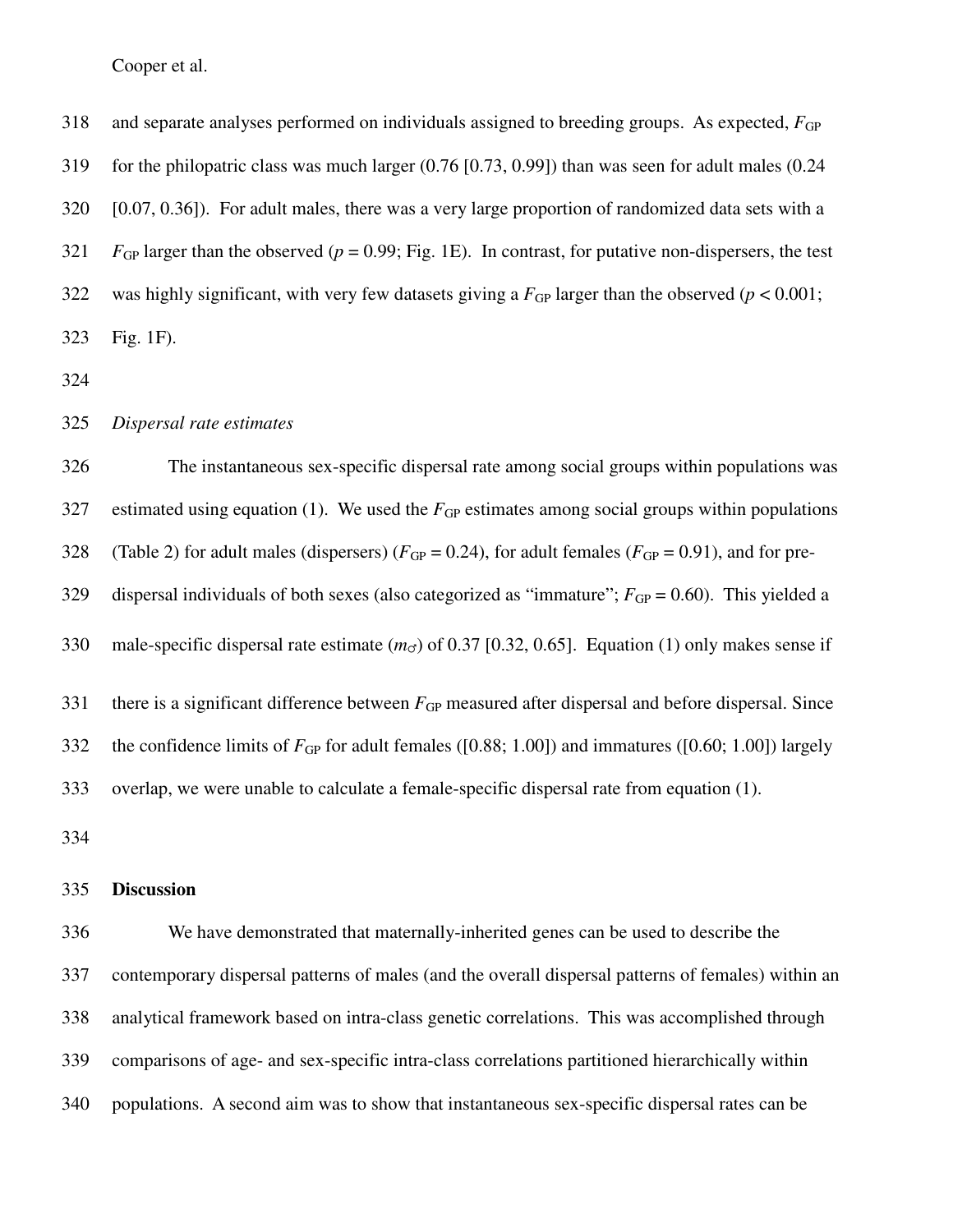341 calculated from sex-specific estimates of differentiation using single-locus haplotypic data.

342

#### 343 *Dispersal in* Pecari tajacu

344 In our study we quantitatively demonstrated that dispersal in collared peccaries is 345 strongly biased toward males, and that approximately one-third of males dispersed from their 346 natal groups in this single generation. This is a minimum estimate, as some individuals die 347 before or during dispersal, and the lack of mtDNA variation undoubtedly prevented our detection 348 of dispersal between some groups. Moreover, the pronounced local genetic structure indicates 349 that males preferentially disperse over short distances, perhaps into neighboring herds; this is 350 congruent with trapping data (Gabor and Hellgren 2000). The results from the age-based 351 analysis indicate that dispersal in this species is usually accomplished by subadults (18-24 352 months). At this age, they have not reached their full body mass and may be forced out by larger, 353 resident males.

354

#### 355 *Measuring dispersal biases*

356 Our approach allowed us to organize data into age classes, sex classes, social groups, and 357 populations and then test hypotheses about the dispersal rate of each class. For example, by 358 performing separate analyses on sex-specific datasets, we were able to both detect a sex-bias in 359 dispersal and also determine which sex contributed to the pattern. Because the method relies on 360 contrasts of sex-specific estimates of population differentiation, rather than absolutes, the power 361 to detect differences among hierarchies is limited only by the intensity of the bias (Vitalis 2002). 362 In this study there was sufficient contrast between pre- and post-dispersal age classes in males to 363 provide a direct estimate of the instantaneous dispersal rate.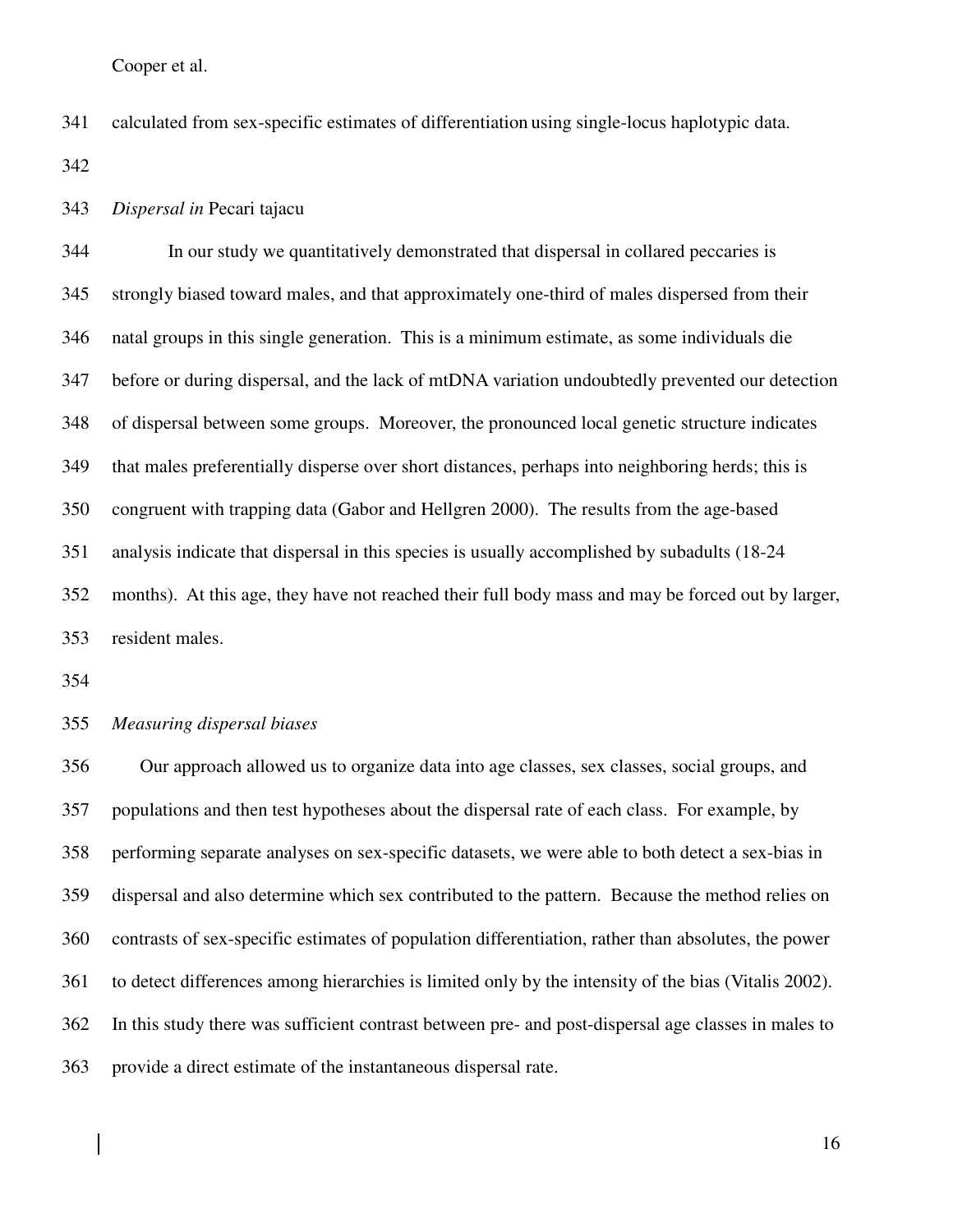364 The method presented here should be applicable to any species in which there is a bias in 365 dispersal, whether that bias is conditional on sex, age, or some other phenotype, so long as trait 366 variation can be readily distinguished and assigned to different hierarchical levels. This 367 approach does not impose spatial distance (or a distance proxy) onto the analysis, as is seen in 368 other approaches such as spatial autocorrelation (Smouse and Peakall 1999). Such approaches 369 force investigators to make assumptions about how distance interacts with social organization 370 when it may be inappropriate or irrelevant (e.g., when sampling a highly mobile species, or at a 371 scale where an individual is equally likely to disperse to any location under consideration). Our 372 approach removes metric distance and location from the equation, and shifts the focus onto how 373 the genetic variation is distributed across space irrespective of distance, which is especially 374 useful for addressing questions of how sociality influences dispersal.

375

#### 376 *Measuring sex-biased dispersal with uni-parentally inherited markers*

377 The approach discussed herein relies upon contrasts: we compared the genetic structure 378 of the pre-dispersal class to the sex-specific genetic structure of the post-dispersal class to 379 estimate instantaneous dispersal within a single generation (Lawson-Handley and Perrin 2007). 380 When autosomal markers are used, the expectation is that genetic structure will be more apparent 381 in the pre-dispersal class compared to the post-dispersal class as a whole, and even more 382 apparent in the non-dispersing sex (whichever sex it may be). When a uni-parentally inherited 383 marker is used the expectation is similar, but not identical, to what is seen for bi-parentally 384 inherited markers. For instance, under a system of male-biased dispersal mtDNA haplotypes are 385 carried within males into breeding groups, but males do not contribute mtDNA to the subsequent 386 generation and thus the contrast between pre-dispersal individuals and adult males is substantial.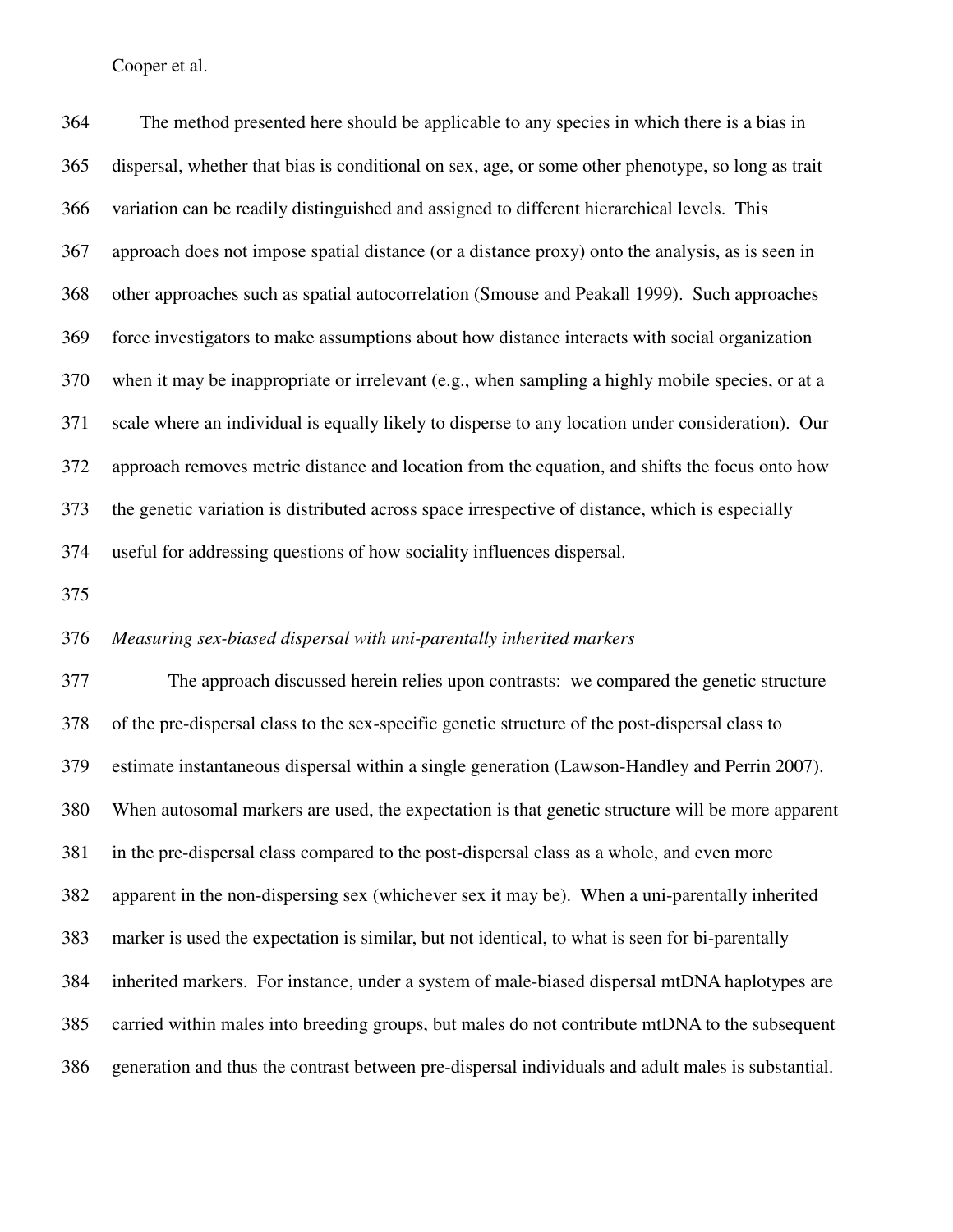387 However, under a system of female-biased dispersal haplotypes would be re-distributed within 388 and among populations each generation. Thus a contrast between genetic differentiation for pre-389 and post-dispersal individuals would be difficult to detect. As a result, this approach is most 390 useful for deriving instantaneous sex-specific dispersal rates with mtDNA data under a system of 391 male-biased dispersal, or a double uniparental system of mitochondrial DNA inheritance (e.g. 392 *Mytilus* mussels). Here we use mtDNA haplotypes as a tag, but any physical or genetic tag that 393 could be identified in males and females before and after dispersal may play the same role as 394 mtDNA markers in this context. 395 We have demonstrated that mtDNA can be used in isolation to estimate sex-specific dispersal 396 in the current generation,. The main caveat is that mtDNA is, in effect, a single genetic marker 397 that might be biased by selection (Bazin et al. 2005). Yet, because we based our analyzes upon

398 differences of variation in male and female within a single generation, it is difficult to imagine a

399 pattern of selection that would undermine the approach.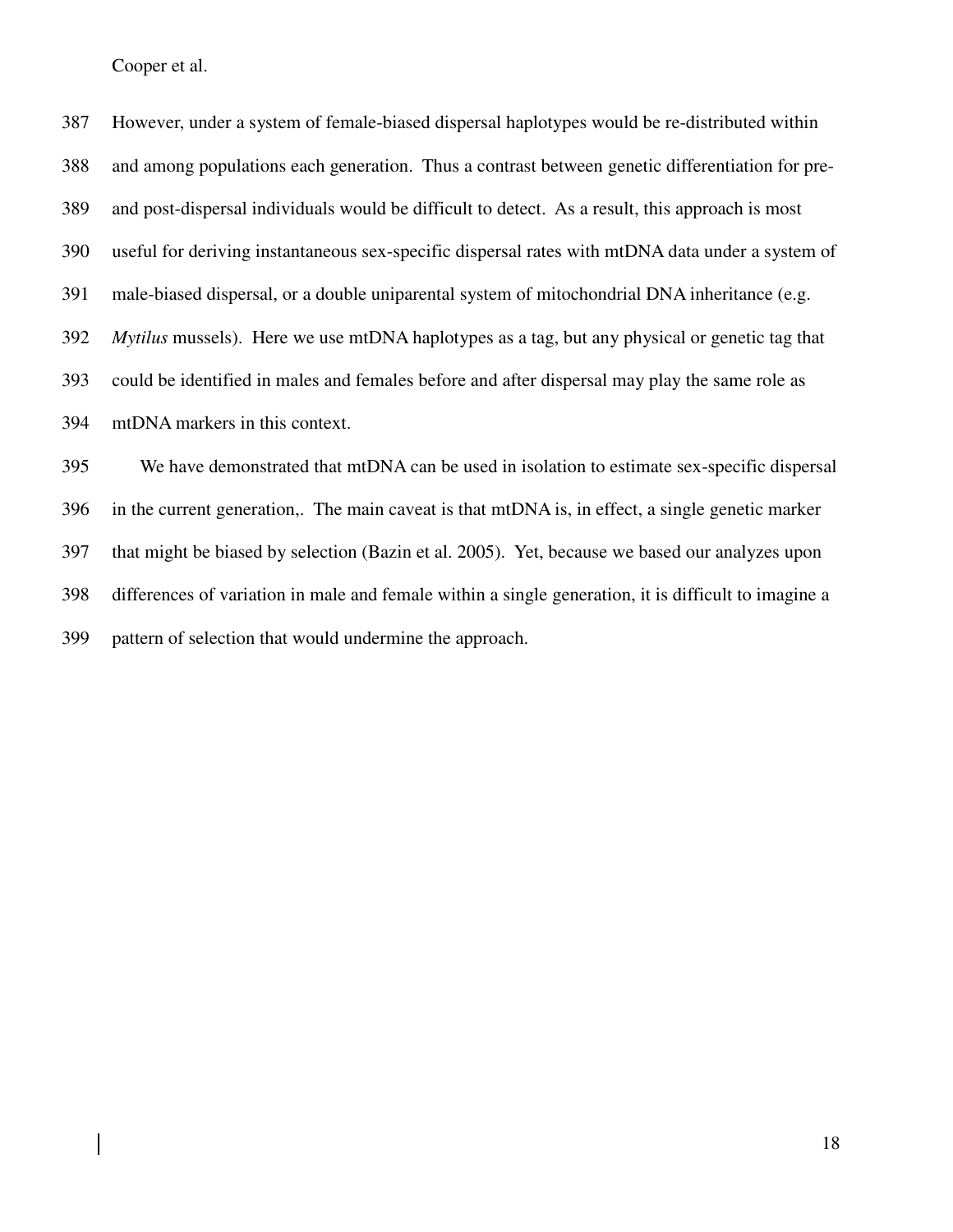### 400 **Acknowledgements**

401 This research project was supported by a Grant in Aid of Research from the American 402 Society of Mammalogists to J.D. Cooper and by Purdue University funding to J.A. DeWoody. 403 J.D. Cooper is a Welder Wildlife Refuge Fellow, and many thanks are offered to the faculty and 404 staff at the Welder for their encouragement and assistance. We also thank Jim Cathey and Texas 405 Parks and Wildlife Department personnel for their help and cooperation during sample 406 collection. Special thanks goes to volunteers Edmund Harriss, Rachel Bonner and Raul Martinez 407 for their dedication and hard work in trapping collared peccaries. Finally, we thank the members 408 of the DeWoody lab and Peter Smouse for their insightful comments during the preparation of 409 this manuscript. Part of this work was carried out by using the resources of the Computational 410 Biology Service Unit from the Museum National d'Histoire Naturelle (MNHN – CNRS UMS 411 2700) which was partially funded by Saint Gobain.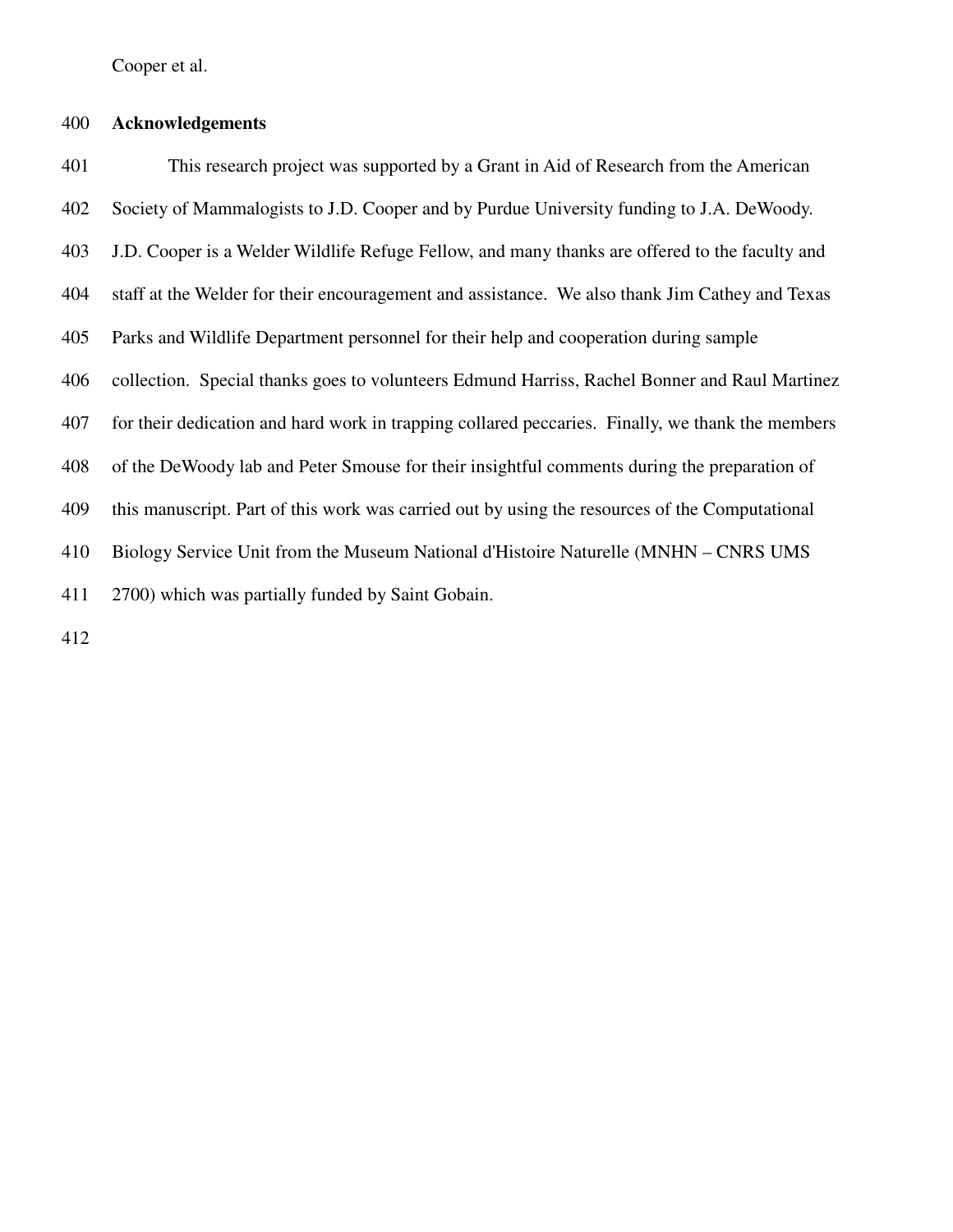### 413 **References**

- 414 Alves E, Ovilo C, Rodriguez MC, Silio L (2003) Mitochondrial DNA sequence variation
- 415 and phylogenetic relationships among Iberian pigs and other domestic and wild pig

416 populations. Animal Genetics 34, 319-324.

- 417 Bazin E, Glemin S, Galtier N (2006) Population size does not influence mitochondrial genetic
- 418 diversity in animals. Science 312, 570-572.
- 419 Bissonette JA (1982) Social behavior and ecology of the collared peccary in Big Bend National

420 Park. Pp. 85 in National Park Service Science Monograph Number 16.

- 421 Chesser RK (1991) Gene diversity and female philopatry. Genetics 127, 437-447.
- 422 Chesser RK, Baker RJ (1996) Effective sizes and dynamics of uniparentally and

423 diparentally inherited genes. Genetics 144, 1225-1235.

424 Day GI (1985) Javelina research and management in Arizona. Arizona Game and Fish

425 Department, Phoenix.

426 Ellisor JE, Harwell WF (1969) Mobility and home range of collared peccary in southern

427 Texas. Journal of Wildlife Management 33, 425-427.

428 Escorza-Trevino S, Dizon AE (2000) Phylogeography, intraspecific structure and sex-

429 biased dispersal of Dall's porpoise, *Phocoenoides dalli*, revealed by mitochondrial and

430 microsatellite DNA analyses. Molecular Ecology 9, 1049-1060.

431 Excoffier L, Laval G, Schneider S (2005) Arlequin ver. 3.0: An integrated software

432 package for population genetics data analysis. Evolutionary Bioinformatics Online 1, 47-

433 50.

- 434 Fontanillas P, Petit E, Perrin N (2004) Estimating sex-specific dispersal rates with
- 435 autosomal markers in hierarchically structured populations. Evolution 58, 886-894.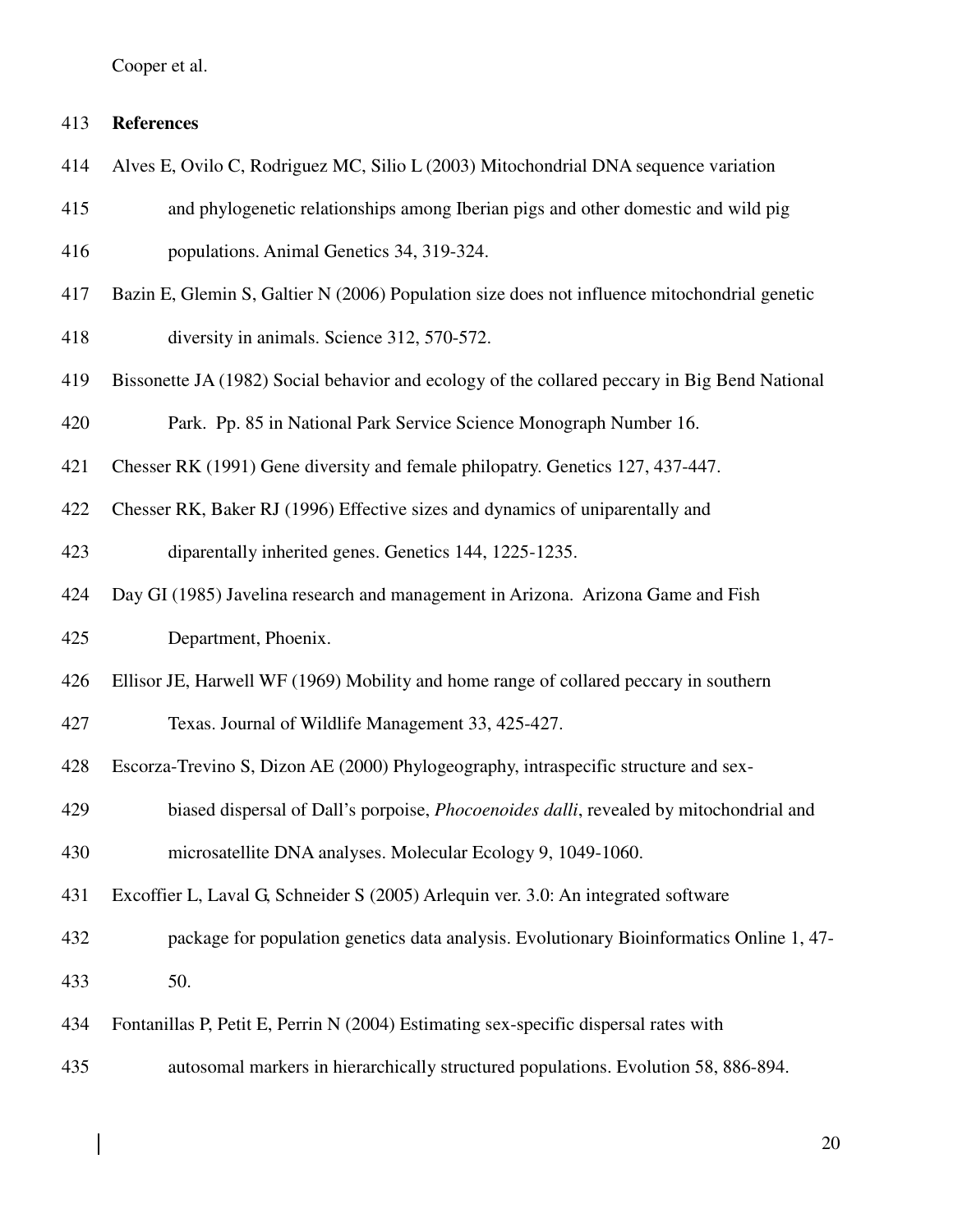436 Gabor TM, Hellgren EC (2000) Variation in peccary populations: landscape composition

437 or competition by an invader? Ecology 81, 2509-2525.

- 438 Girman DJ, Mills MGL, Geffen E, Wayne R (1997) A molecular genetic analysis of
- 439 social structure, dispersal and interpack relationships of the African wild dog (*Lycaon*
- 440 *pictus*). Behavioural Ecology and Sociobiology 40, 187-198.
- 441 Gongora J, Morales S, Bernal JE, Moran C (2006) Phylogenetic divisions among Collared
- 442 peccaries (*Pecari tajacu*) detected using mitochondrial and nuclear sequences. Molecular 443 Phylogenetics and Evolution 41, 1-11.
- 444 Goudet J, Perrin N, Waser PM (2002) Tests for sex-biased dispersal using bi-parentally
- 445 inherited genetic markers. Molecular Ecology 11, 1103-1114.
- 446 Hellgren EC, Lochmiller RL, Grant WE (1984) Demographic, morphologic, and
- 447 reproductive status of a herd of collared peccaries (*Tayassu tajacu*) in south Texas.
- 448 American Midland Naturalist 112, 402-407.
- 449 Hoelzer GA, Dittus WPJ, Ashley MV, Melnicks DJ (1994) The local distribution of
- 450 highly divergent mitochondrial DNA haplotypes in toque macaques *Macaca sinica* at
- 451 Polonnaruwa, Sri Lanka. Molecular Ecology 3, 451-458.
- 452 Langergraber KE, Siedel H, Mitani JC, Wrangham RW, Reynolds V, et al (2007) The genetic
- 453 signature of sex-biased migration in patrilocal chimpanzees and humans. PLoS ONE
- 454 2(10): e973. doi:10.1371/journal.pone.0000973.
- 455 Lawson-Handley LJ, Perrin N (2007) Advances in our understanding of mammalian sex-
- 456 biased dispersal. Molecular Ecology 16, 1559-1578.
- 457 Mossman CA, Waser PM (1999) Genetic detection of sex-biased dispersal. Molecular
- 458 Ecology 8, 1063-1067.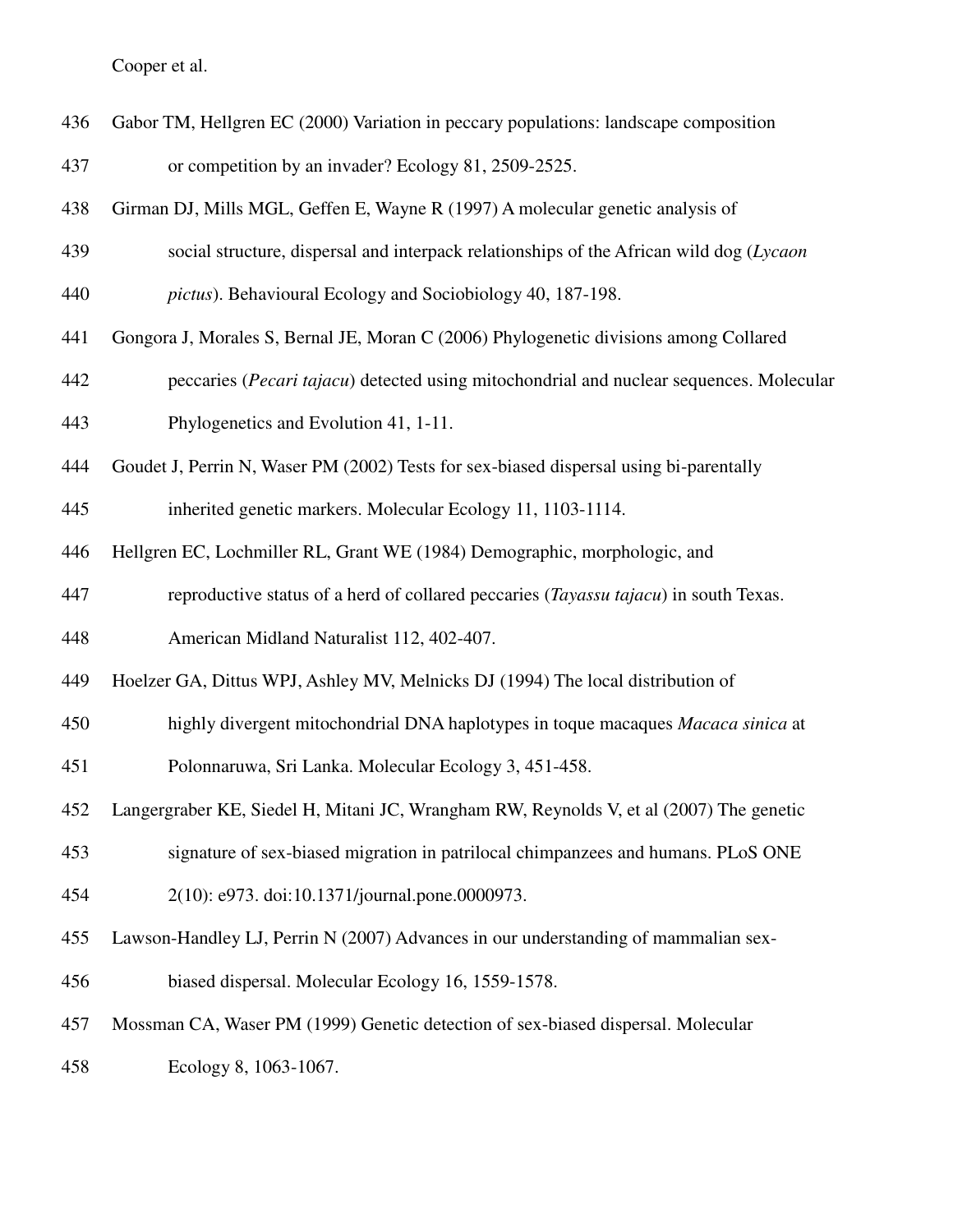$\begin{array}{|c|c|} \hline \rule{0pt}{12pt} \rule{0pt}{2.5pt} \rule{0pt}{2.5pt} \rule{0pt}{2.5pt} \rule{0pt}{2.5pt} \rule{0pt}{2.5pt} \rule{0pt}{2.5pt} \rule{0pt}{2.5pt} \rule{0pt}{2.5pt} \rule{0pt}{2.5pt} \rule{0pt}{2.5pt} \rule{0pt}{2.5pt} \rule{0pt}{2.5pt} \rule{0pt}{2.5pt} \rule{0pt}{2.5pt} \rule{0pt}{2.5pt} \rule{0pt}{2.5pt} \rule{0pt}{2.5pt} \rule{0pt}{2.5$ 

| 459 | Petit E, Balloux F, Goudet J (2001) Sex-biased dispersal in a migratory bat: a                      |
|-----|-----------------------------------------------------------------------------------------------------|
| 460 | characterization using sex-specific demographic parameters. Evolution 55, 635-640.                  |
| 461 | Prugnolle F, de Meeus T (2002) Inferring sex-biased dispersal from population genetic               |
| 462 | tools: a review. Heredity 88, 161-165.                                                              |
| 463 | R Development Core Team (2008) R: A language and environment for statistical computing. R           |
| 464 | Foundation for Statistical Computing, Vienna, Austria. ISBN 3-900051-07-0, URL                      |
| 465 | http://www.R-project.org.                                                                           |
| 466 | Rousset F (2007) Inferences from spatial population genetics. In Handbook of Statistical            |
| 467 | Genetics, third edition (eds. Balding D, Bishop M, Cannings C) Pp. 945–979. John Wiley              |
| 468 | & Sons, Chichester.                                                                                 |
| 469 | Sambrook J, Russell DW (2001) Molecular Cloning: A Laboratory Manual, 3 <sup>rd</sup> edition. Cold |
| 470 | Spring Harbor Laboratory Press, New York.                                                           |
| 471 | Scott, D.W. (1992) Multivariate Density Estimation: Theory, Practice, and Visualization. John       |
| 472 | Wiley, New York                                                                                     |
| 473 | Sowls LK (1978) Collared peccary. In: Big game of North America. (eds. Schmidt JL, Gilbert          |
| 474 | DL) Pp. 191-205. Stackpole Books, Harrisburg, Pennsylvania.                                         |
| 475 | Slatkin M, Voelm L (1991) $F_{ST}$ in a hierarchical island model. Genetics 127, 627-629.           |
| 476 | Sugg DW, Chesser RK (1994) Effective population sizes with multiple paternity.                      |
| 477 | Genetics 137, 1147-1155.                                                                            |
| 478 | Swofford DL (2003) PAUP*: Phylogenetic analysis using parsimony (* and other methods),              |
| 479 | version 4.0b 10. Sinauer Associates, Sunderland, Massachusetts.                                     |
| 480 | Theimer TC, Keim P (1994) Geographic patterns of mitochondrial-DNA variation in                     |
| 481 | collared peccaries. Journal of Mammalogy 75, 121-128.                                               |
|     |                                                                                                     |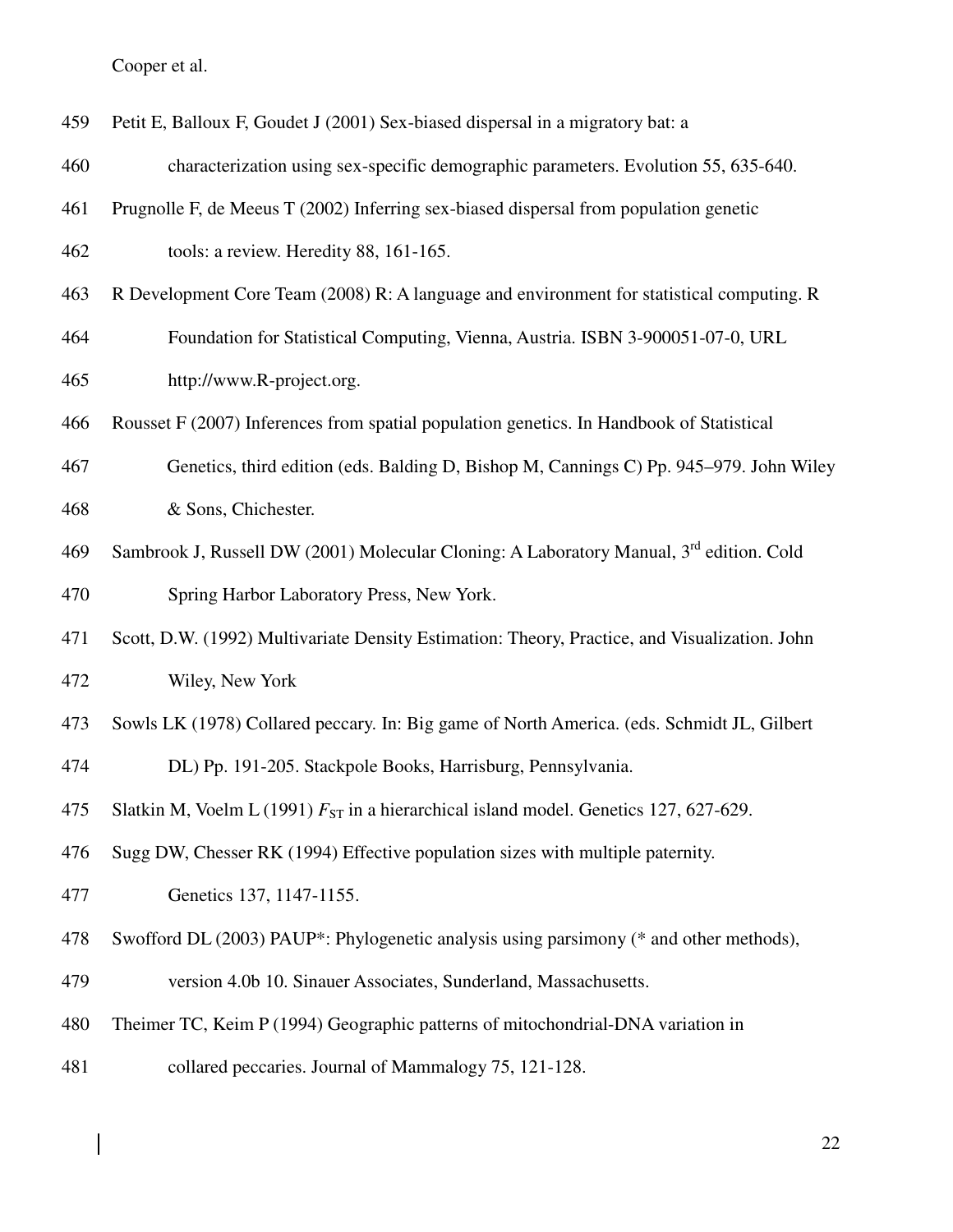- 482 Triant DA, DeWoody JA (2007) The occurrence, detection, and avoidance of mitochondrial
- 483 DNA translocations in mammalian systematic and phylogeography. Journal of 484 Mammalogy 88:908-920.
- 485 Vigouroux V, Couvet D (2000) The hierarchical island model revisited. Genetics Selection
- 486 Evolution. 32, 395-402.
- 487 Vitalis R (2002) Sex-specific genetic differentiation and coalescence times: estimating sex-488 biased dispersal rates. Molecular Ecology 11, 125-138.
- 489 Waser PM, Strobeck C, Paetkau D (2001) Estimating interpopulation dispersal rates. In:
- 490 Carnivore Conservation. (eds. Gittleman JL, Funk SM, MacDonald DW, Wayne RK) Pp.
- 491 484-497. Cambridge University Press, Cambridge.
- 492 Weir B, Cockerham C (1984) Estimating F-Statistics for the analysis of population structure.

493 Evolution 38, 1358-1370.

- 494 Wright S (1965) The interpretation of population structure by *F*-statistics with special regard to 495 systems of mating. Evolution 19, 395-420.
- 496 Yang G, Lui S, Ren WH, Zhou KY, Wei FW (2003) Mitochondrial control region
- 497 variability of baiji and the Yangtze finless porpoises, two sympatric small cetaceans in
- 498 the Yangtze river. Acta Theriologica 48, 469-483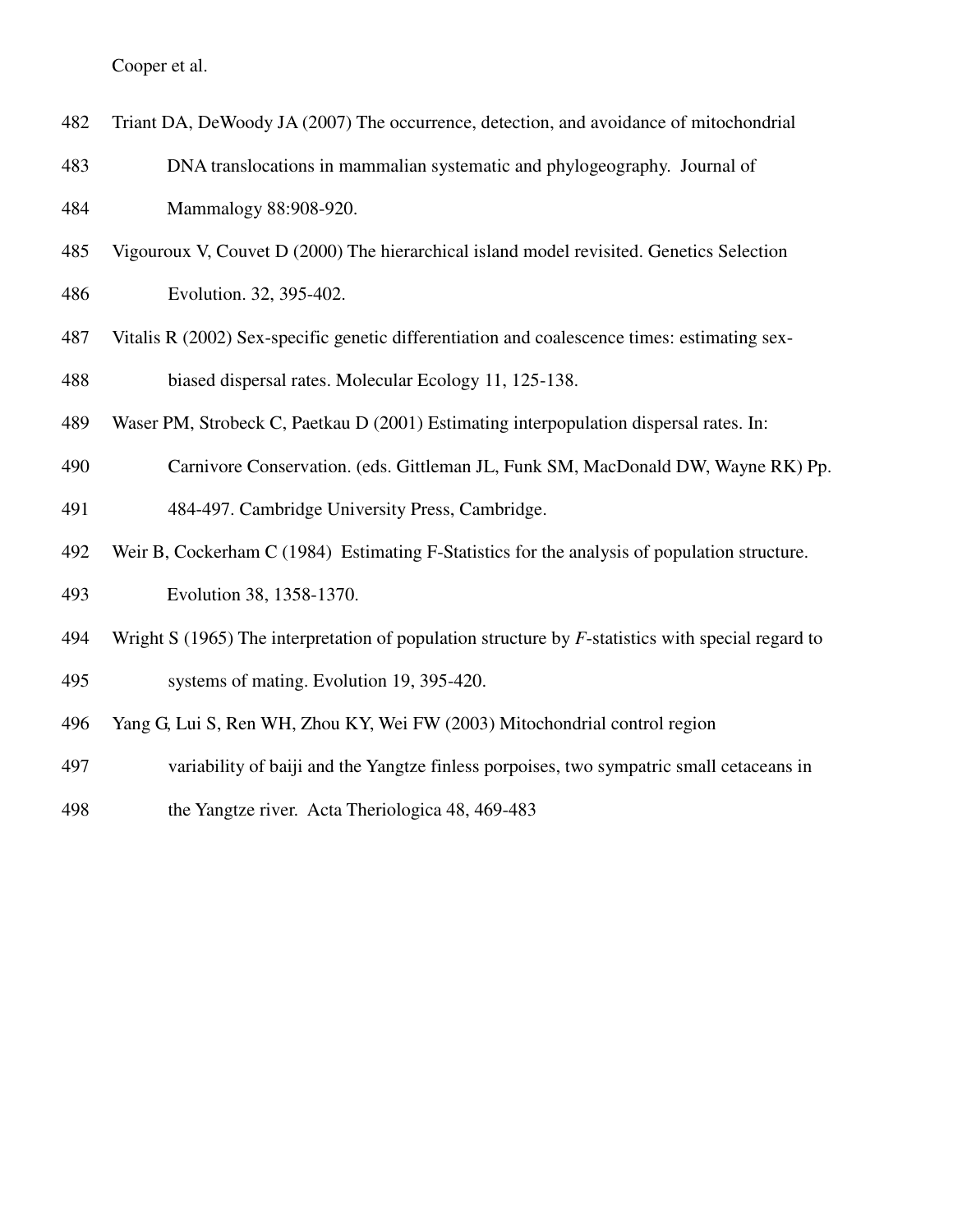|             |               |              |          | Sex              |                | Age class        |                  |                |
|-------------|---------------|--------------|----------|------------------|----------------|------------------|------------------|----------------|
| Population  | Haplotype     | $\sqrt{n}$   | Freq.    | $\mathbf{F}$     | $\mathbf M$    | $\bf I$          | $\bf J$          | $\mathbf{A}$   |
| <b>WWR</b>  | $\mathcal{C}$ | 24           | 0.77     | $10\,$           | 14             | $\mathbf{1}$     | 6                | $17\,$         |
|             | $\mathbf{A}$  | $\tau$       | 0.23     | 3                | $\overline{4}$ | $\boldsymbol{0}$ | 3                | $\overline{4}$ |
| <b>CWMA</b> | $\bf{B}$      | 43           | 0.43     | 24               | 19             | $\mathbf{1}$     | 10               | 32             |
|             | $\mathbf{A}$  | 38           | 0.38     | 21               | 17             | $\mathbf{1}$     | $\boldsymbol{9}$ | 28             |
|             | $\mathbf C$   | 19           | 0.19     | 9                | 10             | 3                | $\overline{2}$   | 14             |
|             | $\mathbf G$   | $\mathbf{1}$ | 0.01     | $\boldsymbol{0}$ | $\mathbf{1}$   | $\boldsymbol{0}$ | $\boldsymbol{0}$ | $\mathbf{1}$   |
|             | ${\bf F}$     | $\mathbf{1}$ | $0.01\,$ | $\boldsymbol{0}$ | $\mathbf{1}$   | $\boldsymbol{0}$ | $\boldsymbol{0}$ | $\mathbf{1}$   |
| ${\rm BB}$  | ${\bf E}$     | 129          | 0.96     | 61               | 68             | 13               | 35               | 81             |
|             | $\mathbf{A}$  | 5            | 0.04     | $\mathfrak{Z}$   | $\overline{2}$ | $\boldsymbol{0}$ | $\boldsymbol{0}$ | 5              |

499 **Table 1** Distribution of mtDNA haplotypes in three wild populations of *P. tajacu* in Texas, across sex and age classes.

500 *n*: sample size; F: females, M: males; I: infants; J: juveniles; A: adults (including subadults)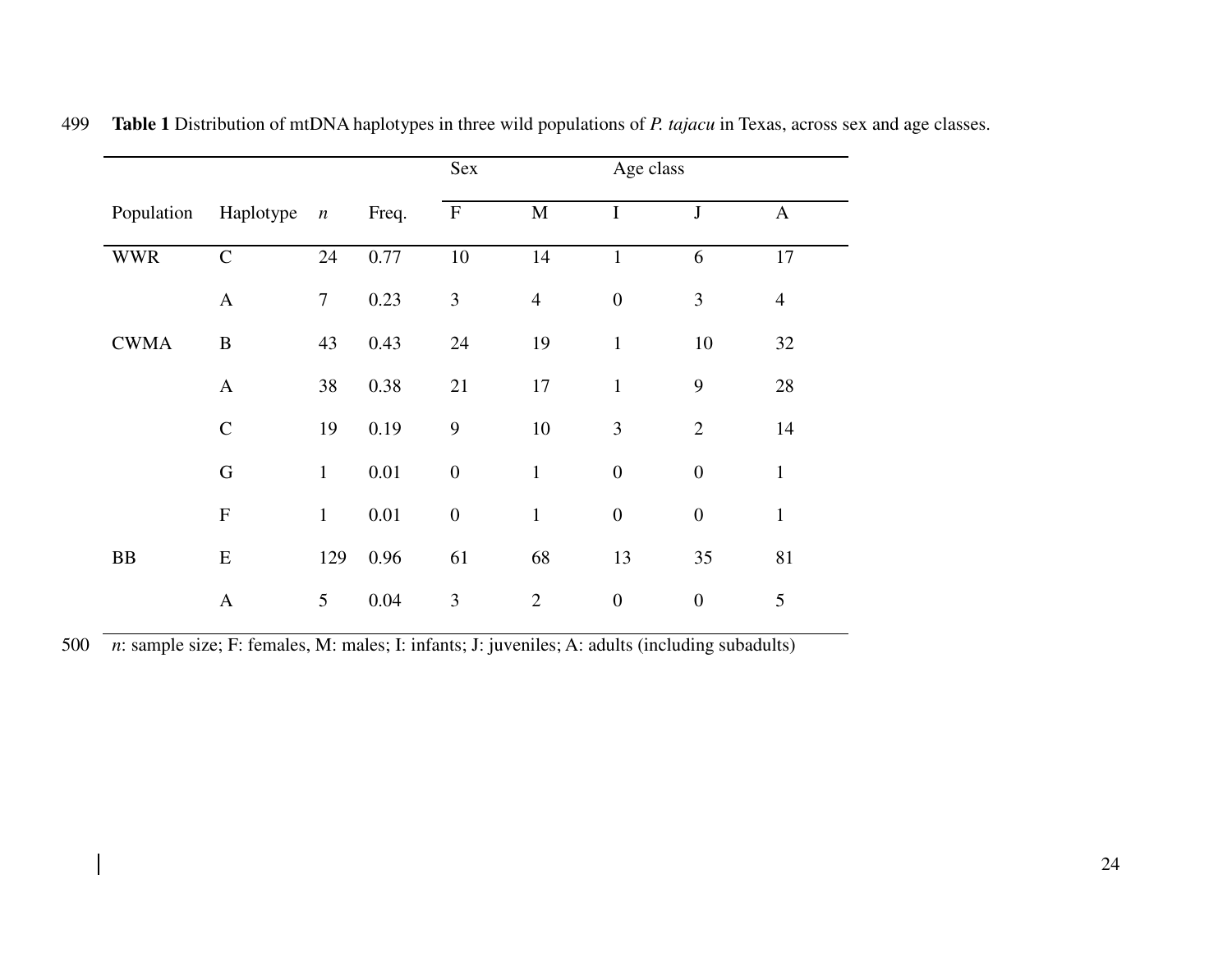501 **Table 2.** Intra-class correlations for pairs of genes among social groups within replicate populations estimated by means of identity

- 502 probabilities. *F*<sub>GP</sub> estimates used to calculate sex-specific migration rates from equation (1) are given in bold. Confidence intervals are
- 503 noted in brackets, and represent the 2.5% and the 97.5% quantiles produced by bootstrapping nucleotide sites over 25,000 samples. *P*-
- 504 values give the results of significance tests for differentiation among groups. They were calculated as the proportion of times where
- 505  $F<sub>GP</sub>$  from randomized datasets was larger than or equal to the observed  $F<sub>GP</sub>$  on the original dataset. Randomized datasets were

| 506 |  |  |  | obtained by by permuting haplotypes at random among groups within populations (25,000 permutations). |  |  |
|-----|--|--|--|------------------------------------------------------------------------------------------------------|--|--|
|-----|--|--|--|------------------------------------------------------------------------------------------------------|--|--|

| Category                 | $F_{GP}$ estimate   | $p$ -value  |
|--------------------------|---------------------|-------------|
| All data                 | $0.50$ [0.46, 0.59] | p < 0.001   |
| <b>Adults</b>            | $0.30$ [0.03, 0.38] | p < 0.001   |
| Immatures                | $0.60$ [0.60, 1.00] | p < 0.001   |
| Females                  | $0.90$ [0.87, 1.00] | p < 0.001   |
| Males                    | $0.23$ [0.09, 0.36] | p < 0.001   |
| <b>Adult females</b>     | $0.91$ [0.88, 1.00] | p < 0.001   |
| Adult males (dispersers) | $0.24$ [0.07, 0.36] | $p = 0.013$ |
| Philopatrics             | $0.76$ [0.73, 0.99] | p < 0.001   |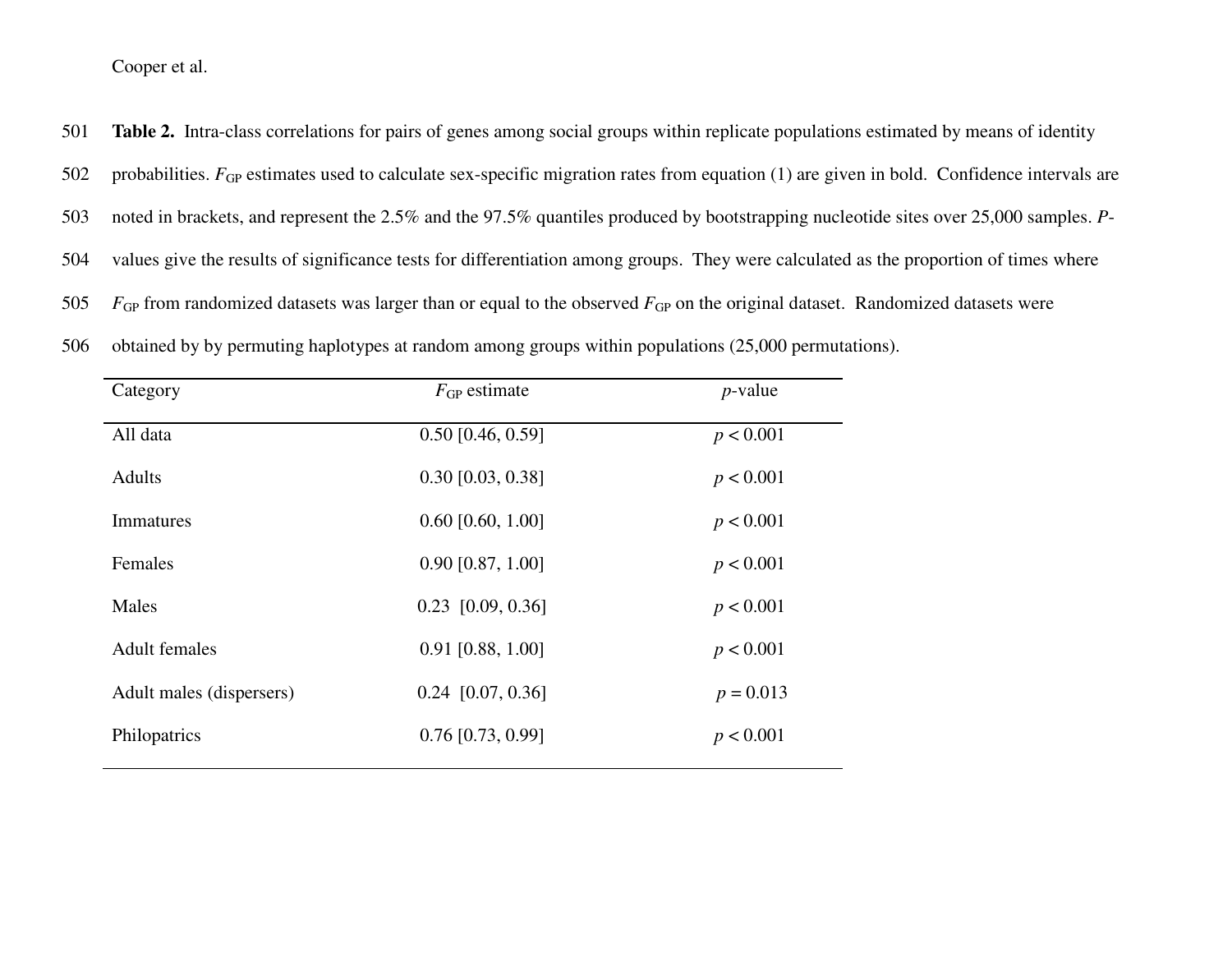# 507 **Figure Legends**

508

509

 $\overline{\phantom{a}}$ 

| 510 | Figure 1. Re-sampled data null distributions for each class of individuals. Observed $F_{GP}$ for |
|-----|---------------------------------------------------------------------------------------------------|
| 511 | each analysis represented by hatched vertical line. Significance tested over 25,000 permutations. |
| 512 | Histogram class heights are represented as black dots, and the smoothed density was obtained      |
| 513 | using the Average Shifted Histogram (ASH) algorithm (Scott 1992) with smoothing parameter $m$     |
|     | $514 = 20.$                                                                                       |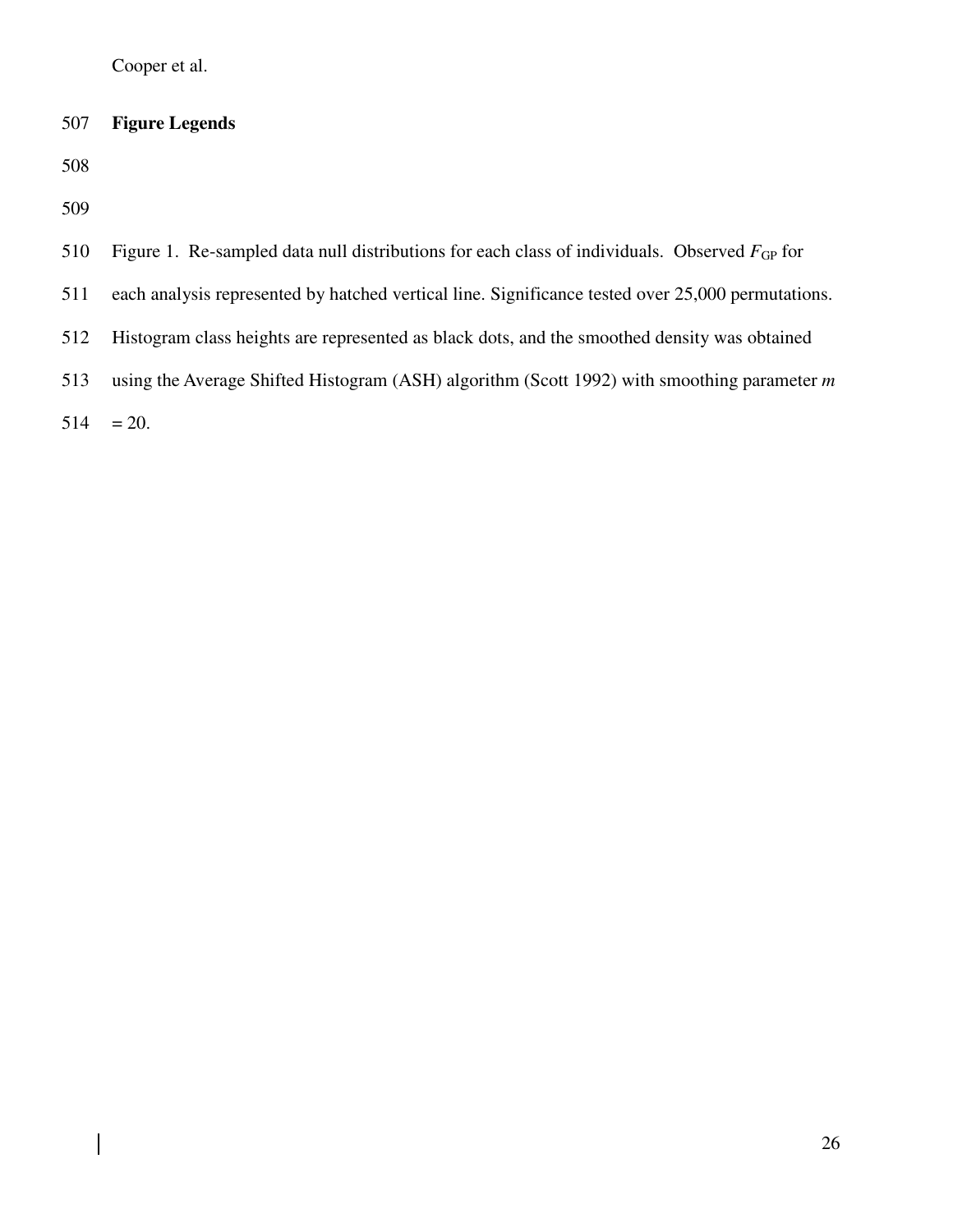#### 515 **Appendix**

516 *Sex-specific differentiation before and after (instantaneous) dispersal* 

517 *F*-statistics are defined as intra-class correlations for the probability of identity in state 518 (IIS correlations) (Cockerham and Weir 1987; Rousset 1996). Yet, the infinite allele model 519 (IAM) provides the value of the probability of identity by descent (IBD probabilities) and in the 520 low mutation rate limit, for two given classes, IIS and IBD correlations converge to the same 521 value (Slatkin 1991; Rousset 1996). Thus, the properties of *F*-statistics can be deduced from the 522 properties of intra-class correlations for IBD probabilities (Rousset 1996). 523 In the following, we consider mitochondrial DNA (mtDNA) markers, i.e. haploid 524 markers, transmitted by females only. Let  $Q_1^{XY}$ ,  $Q_2^{XY}$  and  $Q_3^{XY}$  be the IBD probability of two 525 mtDNA gene copies sampled from two individuals of sex *X* and *Y* after dispersal among 526 individuals within the same breeding group, among breeding groups within the same 527 populations, and among distinct populations, respectively. These individuals may be two males, 528 two females, or one male and one female. Let  $Q_1^*$ ,  $Q_2^*$  and  $Q_3^*$  be the corresponding IBD 529 probabilities for gene copies sampled before dispersal. For pairs of genes sampled before 530 dispersal there is no need to consider distinct coefficients for different pairs of individuals of the 531 same or opposite sex (Vitalis 2002).

532 Let us consider an infinite island model of population structure (Wright 1951) where each 533 population is isolated and further subdivided into *n* breeding groups, and where dispersal among 534 breeding groups is achieved by juveniles, before reproduction. Here, because we consider that 535 populations are independent, we restrict our analyses to estimate within-population dispersal 536 only. We therefore focus on the IBD probabilities among individuals within social groups ( $Q_1^{XY}$ 537 and  $Q_1^*$ ), and among social groups within populations ( $Q_2^{XY}$  and  $Q_2^*$ ), and further consider the IBD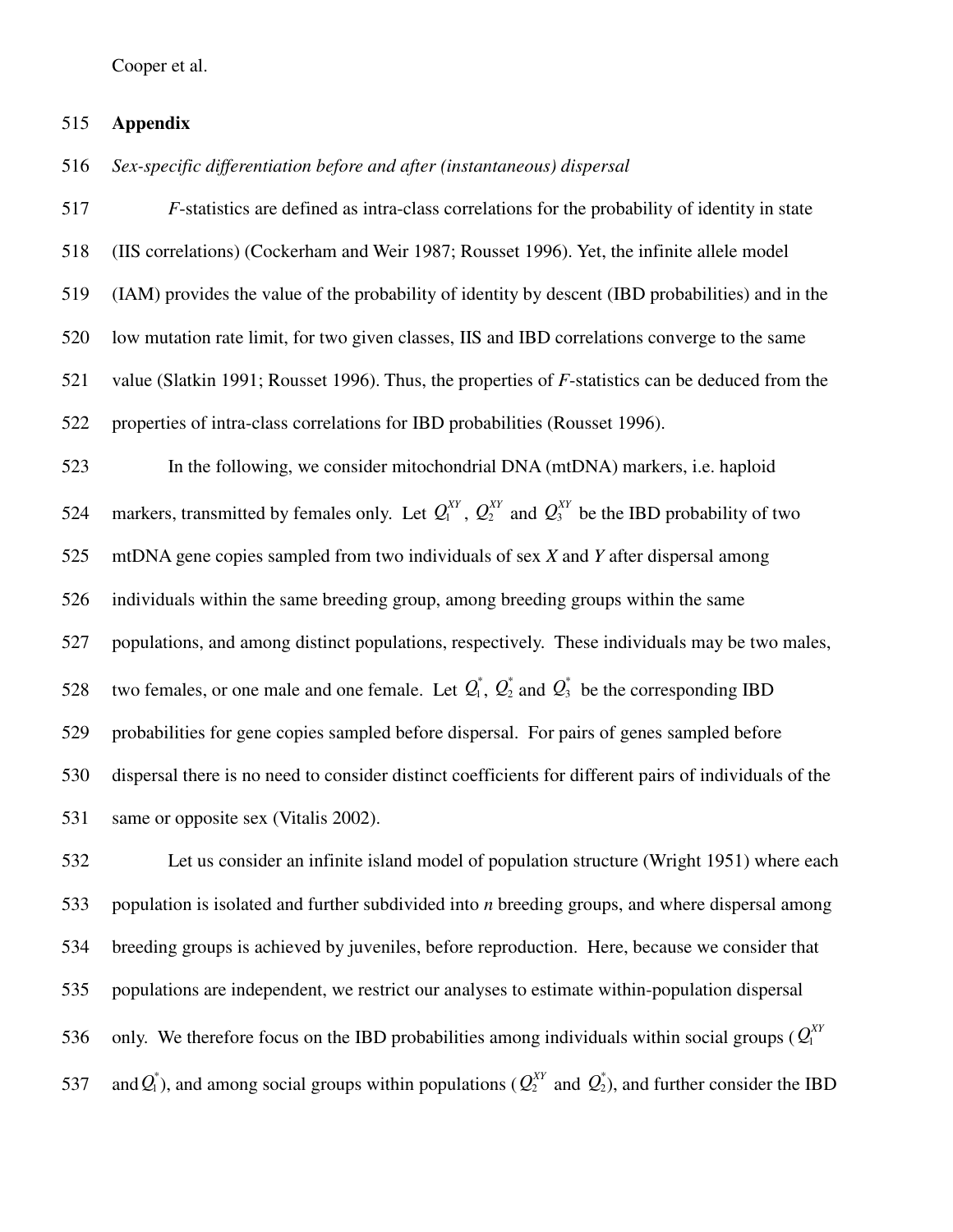538 probabilities between pairs of genes from distinct populations ( $Q_3^{XY}$  and  $Q_3^*$ ) to be nil in the 539 model. A migrant individual in a breeding group is equally likely to come from any of the 540  $(n-1)$  other breeding groups. Generations do not overlap. Let  $m<sub>x</sub>$  denote the probability that 541 an individual of sex *X* has immigrated. Each generation, after migration, the frequency of pairs 542 of individuals taken at random in one breeding group that come from a single group before 543 migration is  $a_{XY} = (1 - m_X)(1 - m_Y) + m_X \cdot m_Y/(n - 1)$ , for pairs of individuals of sex *X* and *Y* with 544 *X* ∈ {*o*<sup>7</sup>,  $\varphi$ } and *Y* ∈ {*o*<sup>7</sup>, $\varphi$ }. Conversely, the frequency of pairs of individuals taken at random 545 from two breeding group after migration that originate from the same group before migration is  $b_{XY} = (1 - a_{XY})/(n - 1)$  (see, e.g., Rousset 1996). We assume that the mutation rate is low (i.e., *µ* 547  $\langle \langle m_x \rangle$ , so that virtually no mutation arises over a single generation.

548 The genes sampled among individuals after dispersal in a breeding group at any 549 generation come from the same breeding group before dispersal with probability  $a_{XY}$  and from 550 different breeding group with probability  $(1 - a_{XY})$ . These mtDNA gene copies are then IBD 551 with probabilities  $Q_1^*$  and  $Q_2^*$ , respectively. Thus,

552 
$$
Q_1^{XY} = a_{XY}Q_1^* + (1 - a_{XY})Q_2^*.
$$
 (A.1)

553 Similarly, for genes sampled before dispersal,

554 
$$
Q_2^{XY} = b_{XY}Q_1^* + (1 - b_{XY})Q_2^*.
$$
 (A.2)

555 We can rewrite equations 1 and 2 as:

556 
$$
Q_1^{XY} = a_{XY} (Q_1^* - Q_2^*) + Q_2^*,
$$
 (A.3)

557 and:

558 
$$
Q_2^{XY} = b_{XY}(Q_1^* - Q_2^*) + Q_2^*
$$
 (A.4)

559 Subtracting equations A.3 and A.4, we obtain: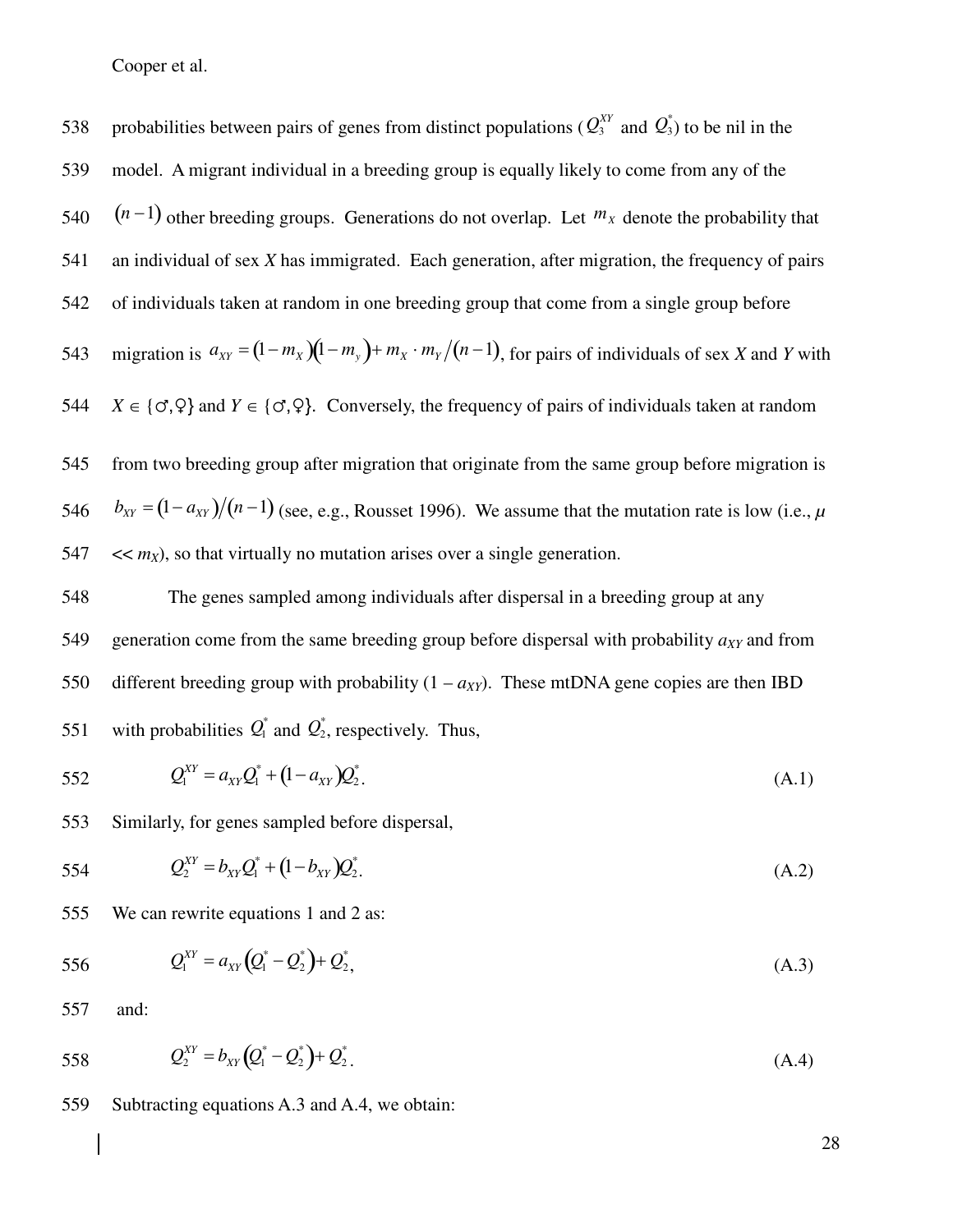560 
$$
(Q_1^{XY} - Q_2^{XY}) = d_{XY}(Q_1^* - Q_2^*),
$$
 (A.5)

561 where  $d_{XY} = (a_{XY} - b_{XY})$ . Rearranging equation A.4 gives:

562 
$$
(1 - Q_2^{XY}) = (1 - Q_2^*) - b_{XY}(Q_1^* - Q_2^*).
$$
 (A.6)

563 Taking the ratio of equation A.6 over A.5 gives:

564 
$$
\frac{1 - Q_2^{XY}}{Q_1^{XY} - Q_2^{XY}} = \frac{1}{d_{XY}} \frac{1 - Q_2^*}{Q_1^* - Q_2^*} - \frac{b_{XY}}{d_{XY}}.
$$
 (A.7)

565 Since we consider independent populations, the relevant parameter to infer dispersal among 566 breeding groups is  $F_{GP}$ . From the definition of sex-specific  $F$ -statistics as appropriate ratios of 567 sex-specific IBD probabilities (Vitalis 2002), we get:

568 
$$
F_{GP}^* = \frac{Q_1^* - Q_2^*}{1 - Q_2^*}
$$
 (A.8)

569 before dispersal, and:

570 
$$
F_{GP}^{XY} = \frac{Q_1^{XY} - Q_2^{XY}}{1 - Q_2^{XY}}
$$
 (A.9)

571 after dispersal. We get from equation A.7:

572 
$$
\frac{1}{F_{GP}^{XY}} = \frac{1}{d_{XY}} \frac{1}{F_{GP}^{*}} - \frac{b_{XY}}{d_{XY}},
$$
(A.10)

573 i.e., multiplying both sides by  $(d_{XY} \cdot F_{GP}^{XY})$  and rearranging:

574 
$$
\frac{F_{GP}^{XY}}{F_{GP}^{*}} = d_{XY} + b_{XY} F_{GP}^{XY} \text{ for all } (X, Y) \in \{\sigma, \varphi\}
$$
 (A.11)

575 which is equation 15 in Vitalis (2002) except that here it holds for mtDNA markers, and it does 576 not assume equilibrium. This relation is valid for any generation, for samples taken before and 577 after dispersal. The last term in the right-hand side of equation A.11 is negligible compared to 578  $d_{XY}$ . Thus,  $F_{GP}^{XX}$  differs from  $F_{GP}^{*}$  by a factor  $d_{XX} = (1 - m_X [n/(n-1)])^2 \approx (1 - m_X)^2$ , for large n.